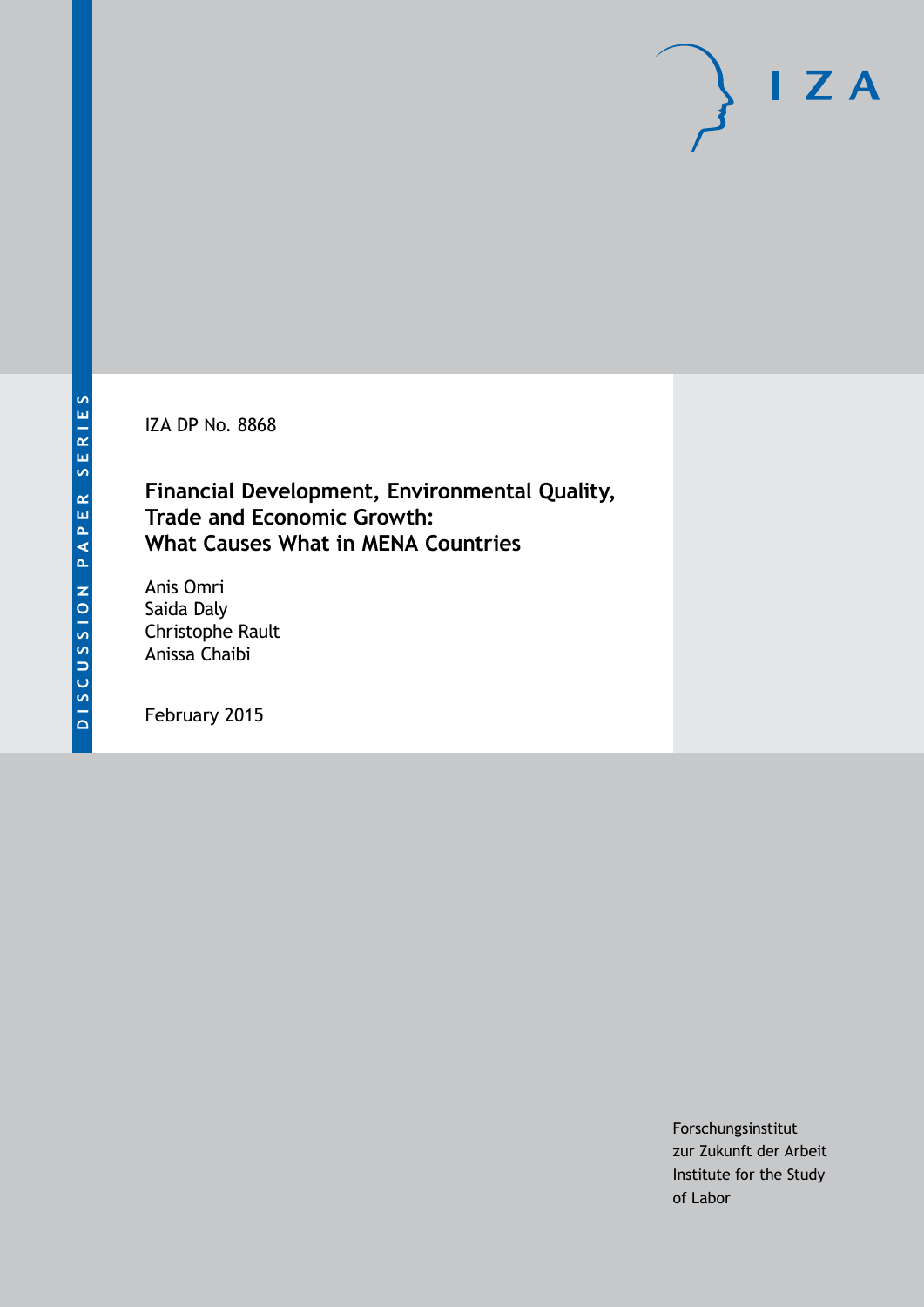# **Financial Development, Environmental Quality, Trade and Economic Growth: What Causes What in MENA Countries**

# **Anis Omri**

*University of Sfax*

# **Saida Daly**

*University of Sfax*

# **Christophe Rault**

*University of Orleans (CNRS, LEO, UMR 7322) and IZA*

# **Anissa Chaibi**

*IPAG Lab, IPAG Business School*

## Discussion Paper No. 8868 February 2015

IZA

P.O. Box 7240 53072 Bonn **Germany** 

Phone: +49-228-3894-0 Fax: +49-228-3894-180 E-mail: [iza@iza.org](mailto:iza@iza.org)

Any opinions expressed here are those of the author(s) and not those of IZA. Research published in this series may include views on policy, but the institute itself takes no institutional policy positions. The IZA research network is committed to the IZA Guiding Principles of Research Integrity.

The Institute for the Study of Labor (IZA) in Bonn is a local and virtual international research center and a place of communication between science, politics and business. IZA is an independent nonprofit organization supported by Deutsche Post Foundation. The center is associated with the University of Bonn and offers a stimulating research environment through its international network, workshops and conferences, data service, project support, research visits and doctoral program. IZA engages in (i) original and internationally competitive research in all fields of labor economics, (ii) development of policy concepts, and (iii) dissemination of research results and concepts to the interested public.

<span id="page-1-0"></span>IZA Discussion Papers often represent preliminary work and are circulated to encourage discussion. Citation of such a paper should account for its provisional character. A revised version may be available directly from the author.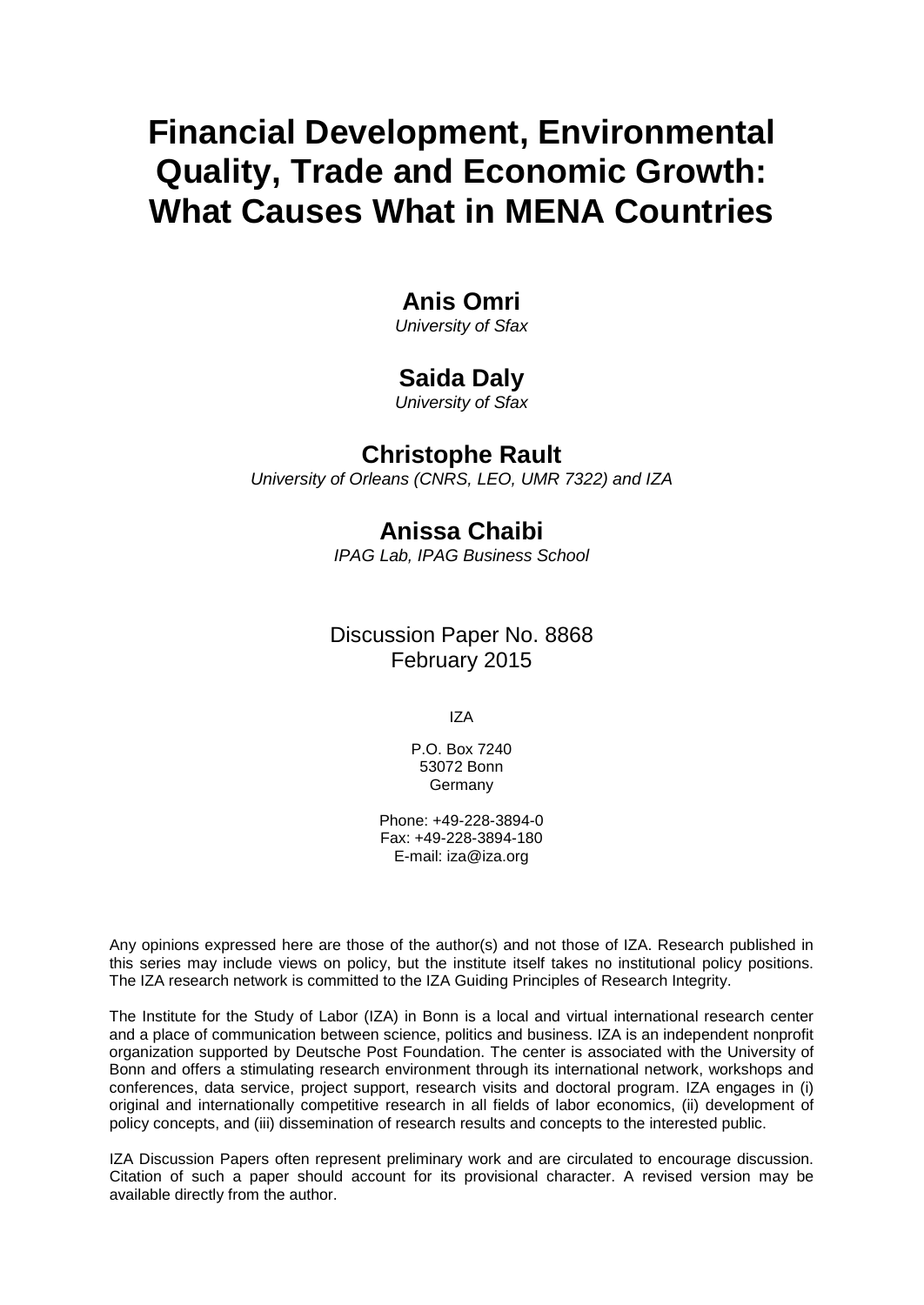IZA Discussion Paper No. 8868 February 2015

# **ABSTRACT**

# **Financial Development, Environmental Quality, Trade and Economic Growth: What Causes What in MENA Countries[1](#page-1-0)**

This paper examines the relationship between financial development, CO2 emissions, trade and economic growth using simultaneous-equation panel data models for a panel of 12 MENA countries over the period 1990-2011. Our results indicate that there is evidence of bidirectional causality between CO2 emissions and economic growth. Economic growth and trade openness are interrelated i.e. bidirectional causality. Feedback hypothesis is validated between trade openness and financial development. Neutrality hypothesis is identified between CO2 emissions and financial development. Unidirectional causality running from financial development to economic growth and from trade openness to CO2 emissions is identified. Our empirical results also verified the existence of environmental Kuznets curve. These empirical insights are of particular interest to policymakers as they help build sound economic policies to sustain economic development and to improve the environmental quality.

JEL Classification: E44, E58, F36, P26

Keywords: financial development,  $CO<sub>2</sub>$  emissions, trade, economic growth, simultaneous-equation models

Corresponding author:

Christophe Rault LEO, Université d'Orléans, CNRS UMR 7322 Faculté de Droit, d'Economie et de Gestion Rue de Blois - B.P. 26739 45067 Orléans Cedex 2 France E-mail: [chrault@hotmail.com](mailto:chrault@hotmail.com)

 $<sup>1</sup>$  We are grateful to two anonymous referees for helpful comments and suggestions on an earlier</sup> version of the paper.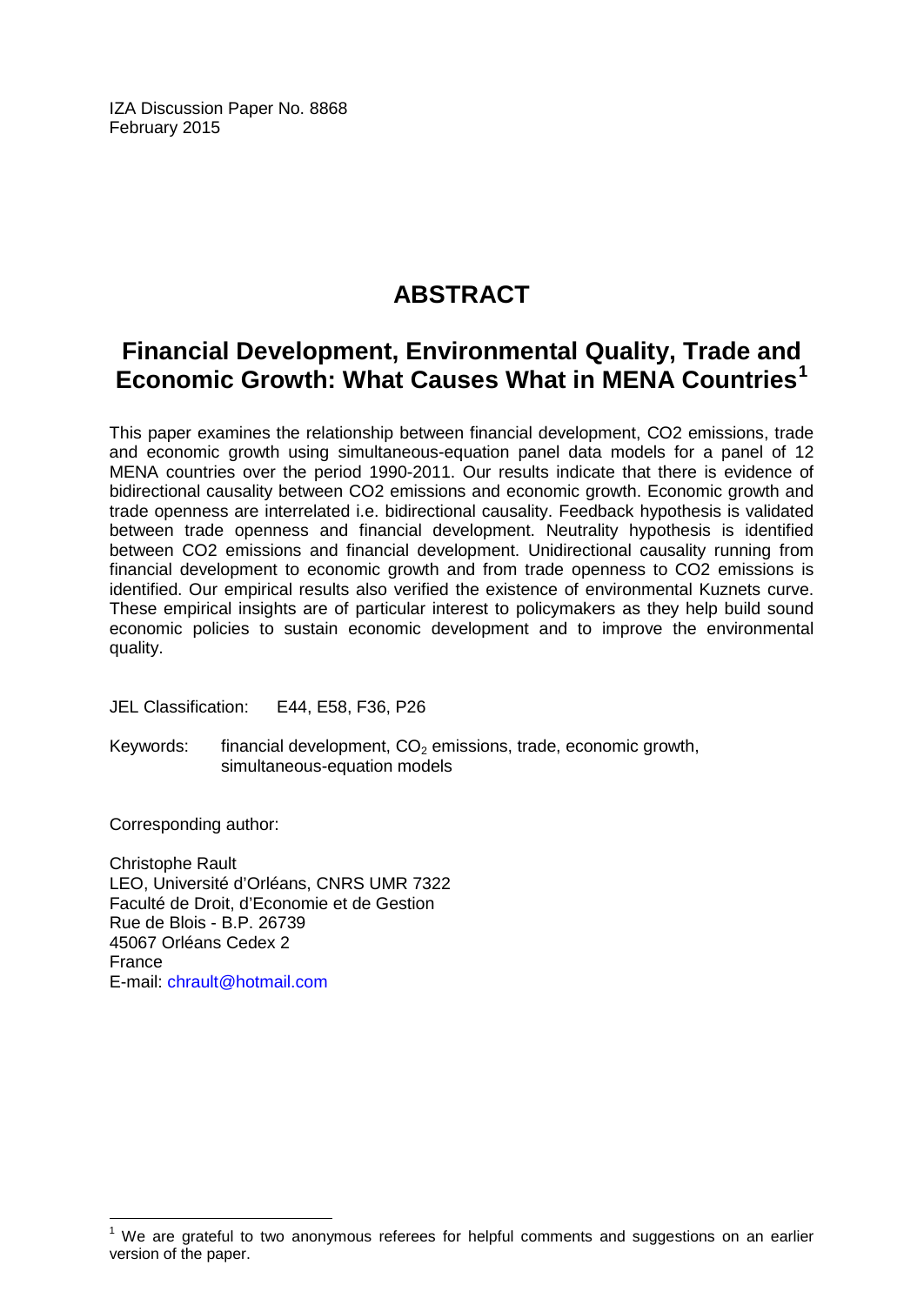### **1. Introduction**

The relationship between energy consumption and economic growth has been the subject of considerable academic research over the past few decades (Omri, 2013). Various studies have focused on different countries, time periods, modeling techniques and different proxy variables which have been used for energy consumption and economic growth nexus (e.g. Stern, 1993, Wolde-Rufael, 2005; Yuan et al., 2007; Apergis and Payne, 2009, Ghosh, 2010 ; Baranzini et al., 2013), but in general the empirical results are mixed and have not reached on unique consensus (Chen et al., 2007; Omri, 2014). From the existing studies, one can observe that the Granger causality test has been widely carried out to study the direction of causality between the two variables (Farhani et al., 2014). However, it is clear that the litearure on energy consumption-growth nexus produced inconclusive results and theire is a consensus neither on the existence nor on the direction of causality (Farhani et al., 2014). A major reason for the absence of consensus is that Granger causality test in a bivariate framework is likely to be biased due to the omission of relevant variables affecting energy consumption and economic growth nexus (Stern, 1993).

 This problem has led some of wich recent Granger causality basezd-studies investigating the causal links between energy consumption and economic growth to incorporate capital and labor in the multivariate models (e.g. Apergis and Payne, 2010a; Bartleet and Gounder, 2010; Zhixin and Xin, 2011 ; Sadorsky, 2012; Shahbaz and Lean, 2012; Mallick and Mahalik, 2014). Recently, some other studies have incorporated trade openness in the production function in order to investigate the relationship between economic groxth, capital, labor and trade (e.g. Narayan and Smyth, 2009 ; Lean and Smyth, 2010a ; and Sadorsky, 2012). In addition to energy and trade, some of the recent studies such as Islam et al. (2013) and Ozturk and Acaravci (2013) have included financial financial development in the production function. Financial development, which refers to a country's decision to allow and promote activities like increased foreign direct investment (FDI), increases in banking activity, and increases in stock market activity, presents one possible avenue for which economic growth can be increased (Sadorsky, 2010).

 Several existing studies in energy economics have argued that energy consumption and economic growth may generate considerable pressure on the environment quality (e.g. Apergis and Payne, 2010b; Arouri et al., 2012; Shahbaz et al., 2013b; Tiwari et al., 2013; Omri et al., 2014). As often mentioned in the environmental Kuznets curve (EKC) literature, as output increases, carbon dioxide emissions increase as well until some threshold level of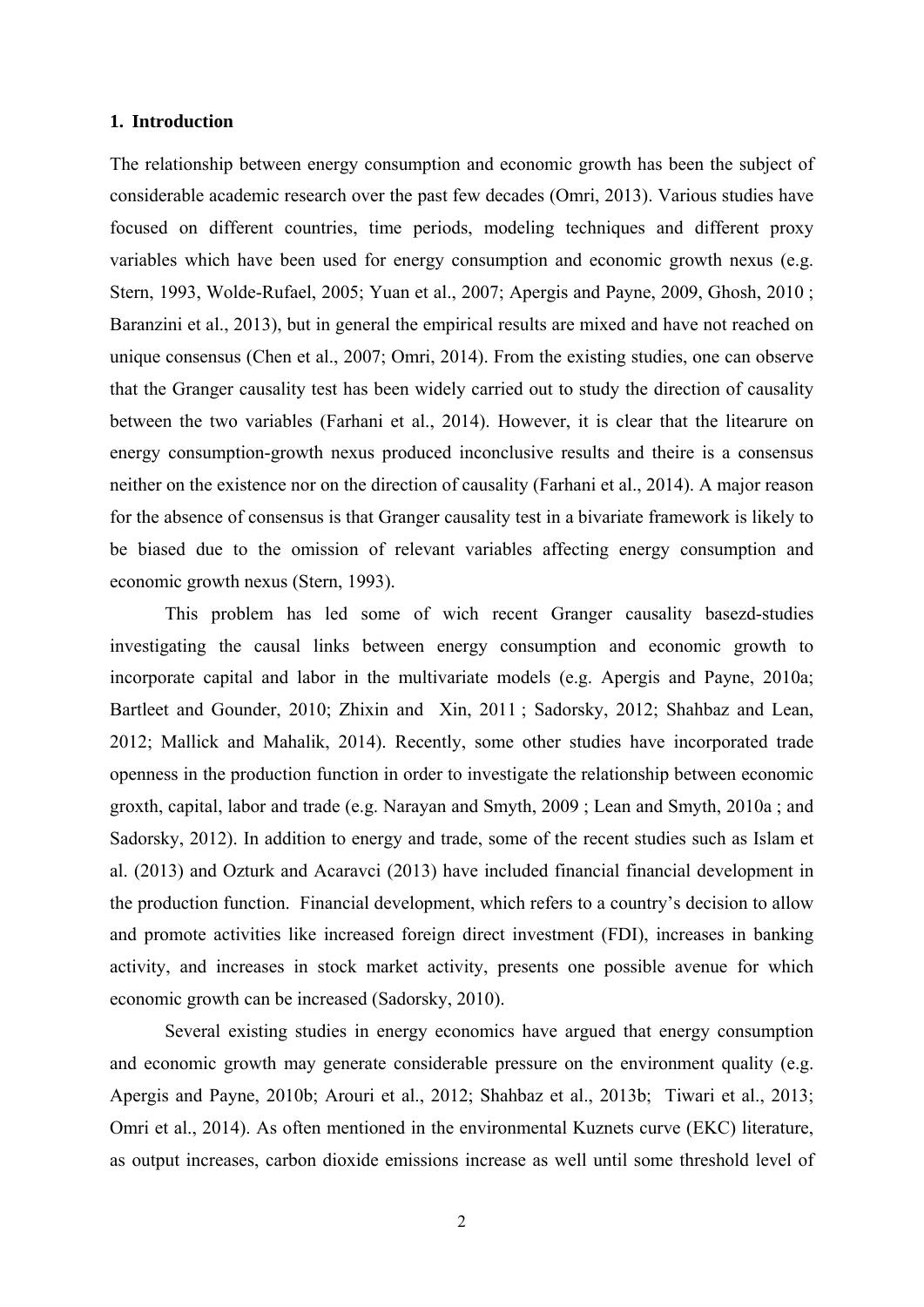output was reached after which these emissions begin to decline. An assessment of the existing literature reveals that at the time of writing this work, papers by Ozturk and Acaravci (2013) in Turkey, Shahbaz et al. (2013b) in South Africa, appear to be the only published papers specifically investigating the relationship between economic growth, energy, trade, financial development, and  $CO<sub>2</sub>$  emissions. The main contribution of these studies is to allow examining the causal relationships between economic growth, energy consumption, trade, financial development, and  $CO<sub>2</sub>$  emissions in an integrated framework and with time series econometric model. Given that these five variables are strongly interrelated, the use of a naive bivariate or trivariate framework may be subject to the omitted variable bias (Ang, 2009; Jayanthakumaran et al., 2012).

 The objective of this study is to use production function approach where GDP depends on CO2 emissions, capital and others inputs such as financial development and trade. The extended Cobb–Douglas production framework helps us to explore the causal relationships among the variables: economic growth, capital,  $CO<sub>2</sub>$  emissions, financial development and trade. The variables are chosen to capture the particular characteristics of MENA countries. Our study thus contributes to the existing literature by given the first integrated approach to examine the four-way linkages between economic growth,  $CO<sub>2</sub>$  emissions, financial development and trade in the Middle East and North Africa (MENA) region by using the simultaneous-equation models with both panel and time series econometric techniques for 12 MENA countries over the period 1990–2012. Specifically, this study uses four structural equation models, which allows one to simultaneously examine the impact of (i)  $CO<sub>2</sub>$ emissions, financial development and trade on economic growth, (ii) economic growth, financial development and trade on  $CO<sub>2</sub>$  emissions, (iii) economic growth,  $CO<sub>2</sub>$  emissions and trade on financial development, and  $(iv)$  economic growth,  $CO<sub>2</sub>$  emissions and financial development on trade. Therefore, more useful and reliable information can be provided to the policymakers to formulate effective policies to promote long-term economic growth for the MENA region. This region was chosen as the focus of this study because empirical analysis of countries in this region is relatively scarce. In addition, the characteristics of the countries in the MENA region are very suitable to the case of the present study, for example, this region has some of the largest energy reserves in the world. Yet, while the region is trying to industrialize and modernize its economies, there are the challenges of the carbon emissions. Moreover, energy consumption is the most significant source of pollution and, in terms of particulate matter concentrations; MENA represents the second most polluted region in the world – after South Asia – and the highest  $CO<sub>2</sub>$  producer per dollar of output.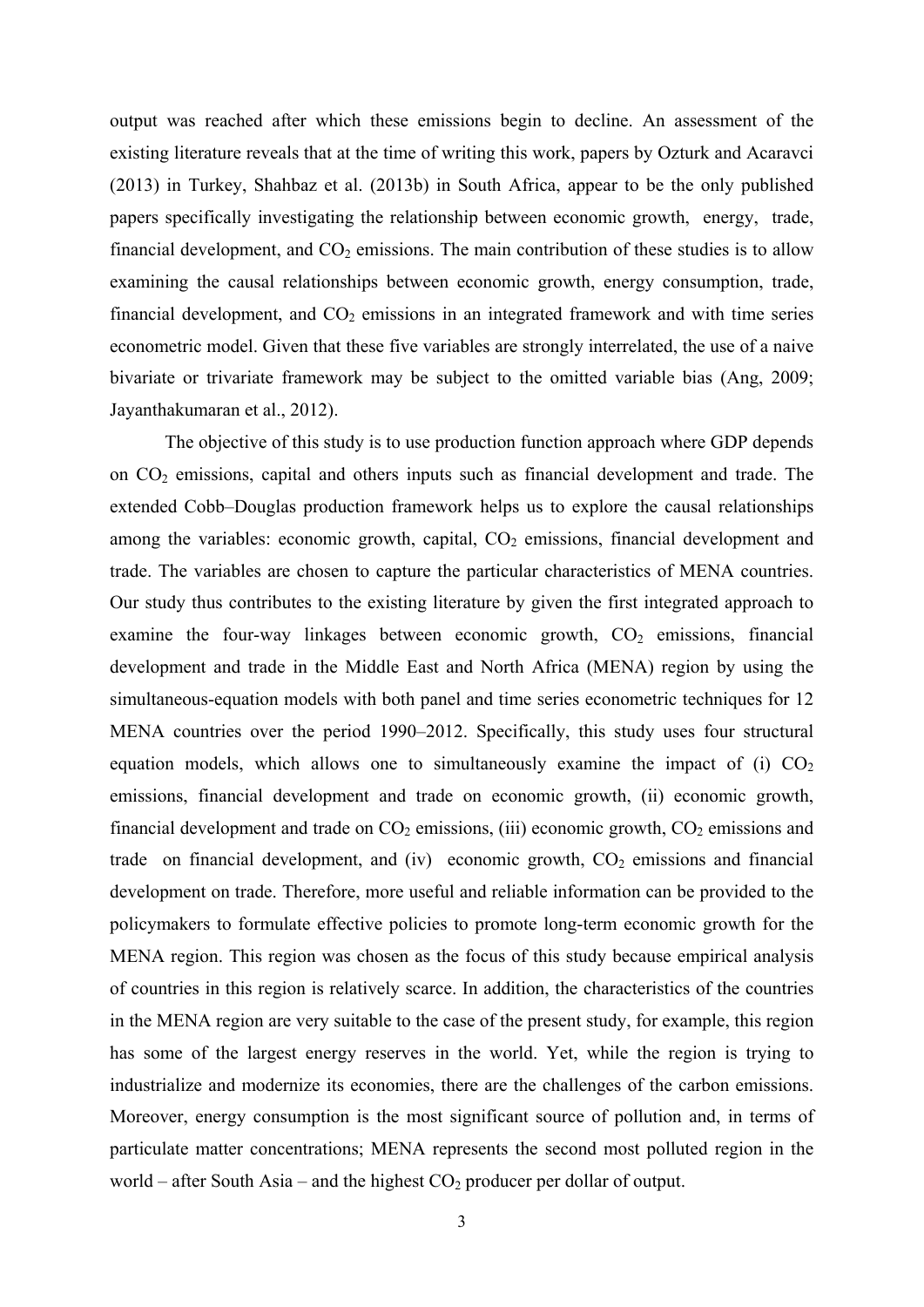The algorithm of the article is as such: section 2 briefly reviews the related literature, followed by section 3 that is going to outline the econometric modeling approach and describe the data used, section 4 depicts the empirical findings and the final section, being section 5, holds the concluding annotations and offers some policy implications.

#### **2. Literature review**

Several existing works on the nexus among economic growth and  $CO<sub>2</sub>$  emissions, financial development and trade are carried on a piecemeal basis without a comprehensive model in mind and thus ignore the potential interaction among the series. Thus this paper reviews the literature under three subsections, e.g. (a) economic growth and  $CO<sub>2</sub>$  emissions; (b) financial development and  $CO<sub>2</sub>$  emissions (c) trade openness and financial development. We discuss them in turn below.

#### *2.1. Economic growth and CO2 emissions*

The relationship between economic growth and  $CO<sub>2</sub>$  emissions has been intensively analyzed empirically over the past two decades. This nexus is closely related to testing the validity of the so-called environmental Kuznets curve (EKC) hypothesis. Several existing studies on this nexus have argued that the level of environmental degradation and economic growth follows the inverted U-shaped relationship. This U-shaped relationship is known as the Environmental Kuznets Curve (EKC) in the literature. This relationship has been examined since the 1990s after Grossman and Krueger (1991) and Selden and Song (1994) provided empirical evidence that the economic growth leads to a gradual degradation of the environment in its initial stages and, after a certain level of growth, it leads to an improvement in the environmental conditions.

 Following this seminal study, a number of works such as inter alia, Stern et al. (1996), Ekins (1997), Heil and Selden (1999), Managi and Jena (2008), Fodha and Zaghdoud (2010), Jaunky (2010), Ozturk and Acaravci (2010), and Saboori et al. (2012) tested the EKC hypothesis. However, these studies show a range of conflicting results.

Where as some research found a linear relationship between  $CO<sub>2</sub>$  emissions and economic growth (e.g. Shafik, 1994; Azomahou et al., 2006) others reported an inverted U-shaped relationship (e.g. Lean and Smyth, 2010b ; Saboori et al., 2012) or even an N-shaped relationship (e.g. Shafik, 1994 ; Friedl and Getzner, 2003) others showed no relationship (e.g. Richmond and Kaufmann, 2006). One limitation of this branch of the literature is that they are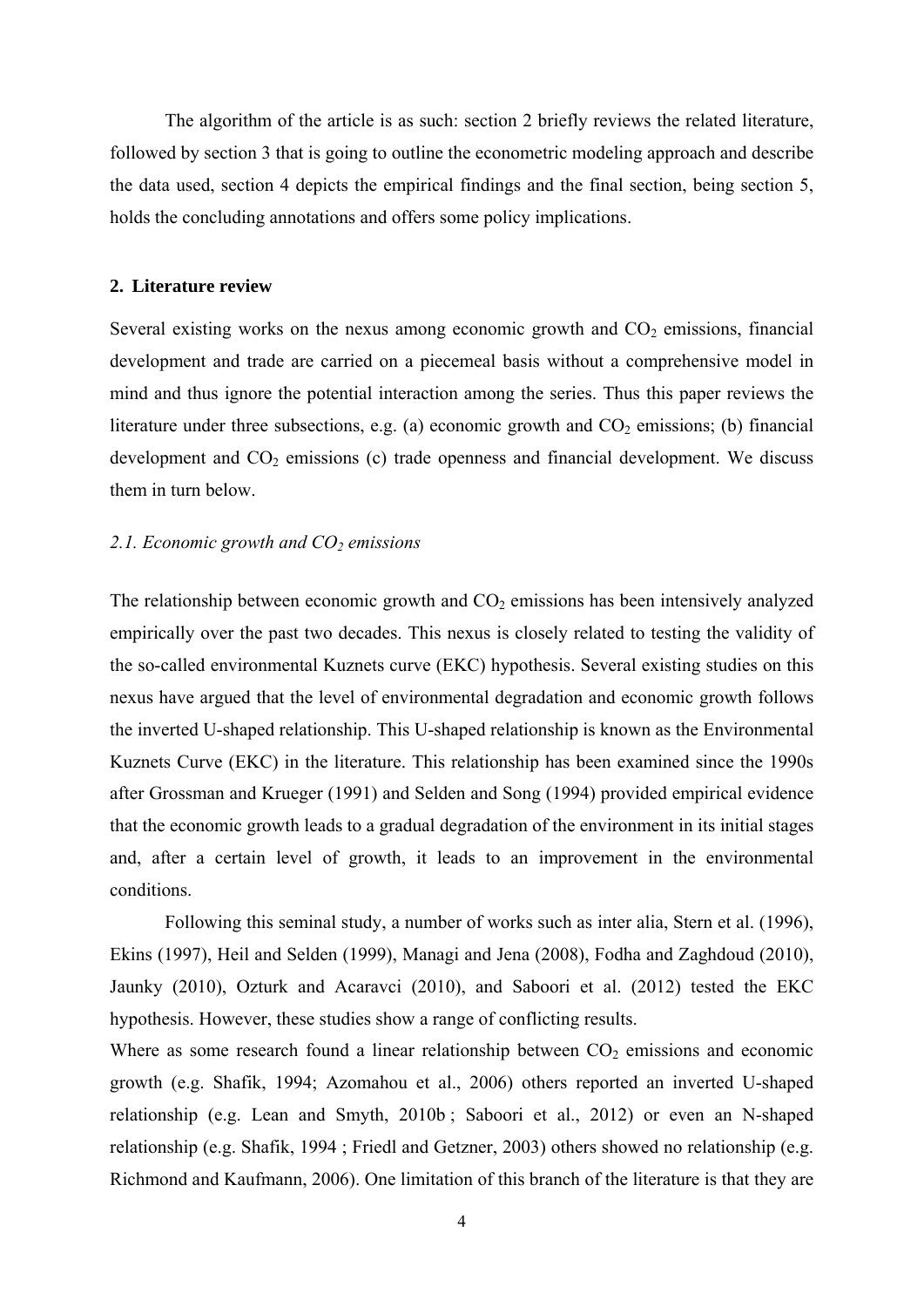likely to suffer from the omitted variables bias problem for the simple reason that their empirical model is only a bivariate one.

For that reason, some studies included other potential determinants of  $CO<sub>2</sub>$  emissions such as trade openness in order to test the pollution haven hypothesis by Halicioglu (2009), Nasir and Rehman(2011); urbanization by Zhang and Cheng (2009), Hossain (2011), and Sharma (2011); and financial development by Ozturk and Acaravci (2013). However, the multivariate studies also produce conflicting results on the existence of EKC. While Ang (2007) and Iwata et al. (2010) for France, Jalil and Mahmud (2009) for China, Nasir and Rehman (2011) for Pakistan, and Omri (2013) for 12 MENA countries succeed in finding an inverted-U shaped curve between economic growth and  $CO<sub>2</sub>$  emissions, others could not (Halicioglu, 2009; Ozturk and Acaravci, 2010 all for turkey; Jaunky, 2010 for 36 high-income countries ; and Menyah and Wolde-Rufael, 2010 for South Africa).

### 2.2. Financial development and  $CO<sub>2</sub>$  emissions

Financial infrastructure can enhance economic growth and lowers  $CO<sub>2</sub>$  emissions (Tamazian et al., 2009 ). However, Sadorsky (2010) and Zhang (2011), who argue that financial development increases  $CO<sub>2</sub>$  emissions. According to these studies, financial development leads to increase in  $CO<sub>2</sub>$  emissions for the following ways: First, stock market development helps listed enterprises to lower financing costs, increase financing channels, disperse operating risk and optimize asset/liability structure, so as to buy new installations and invest in new projects and then increase energy consumption and carbon emissions. Second, financial development may attract foreign direct investment so as to boost economic growth and increase carbon emissions. Third, prosperous and efficient financial intermediation seems conducive to consumers' loan activities, which makes it easier for consumers to buy big ticket items like automobiles, houses, refrigerators, air conditioners, washing machines, etc. and then emit more carbon dioxide (Zhang, 2011).

Recent studies which examine the relationship between financial development on  $CO<sub>2</sub>$ emissions are as follows: Tamazian and Bhaskara Rao (2010) argue that financial development in transition countries may exert evident influence on  $CO<sub>2</sub>$  emissions. Jalil and Feridun (2011) examine the impact of financial development, economic growth and energy consumption on  $CO<sub>2</sub>$  emissions in China. Their findings reveal a negative sign for the coefficient of financial development, suggesting that financial development in China has not taken place at the expense of  $CO<sub>2</sub>$  emissions. More recently, Ozturk and Acaravci (2013)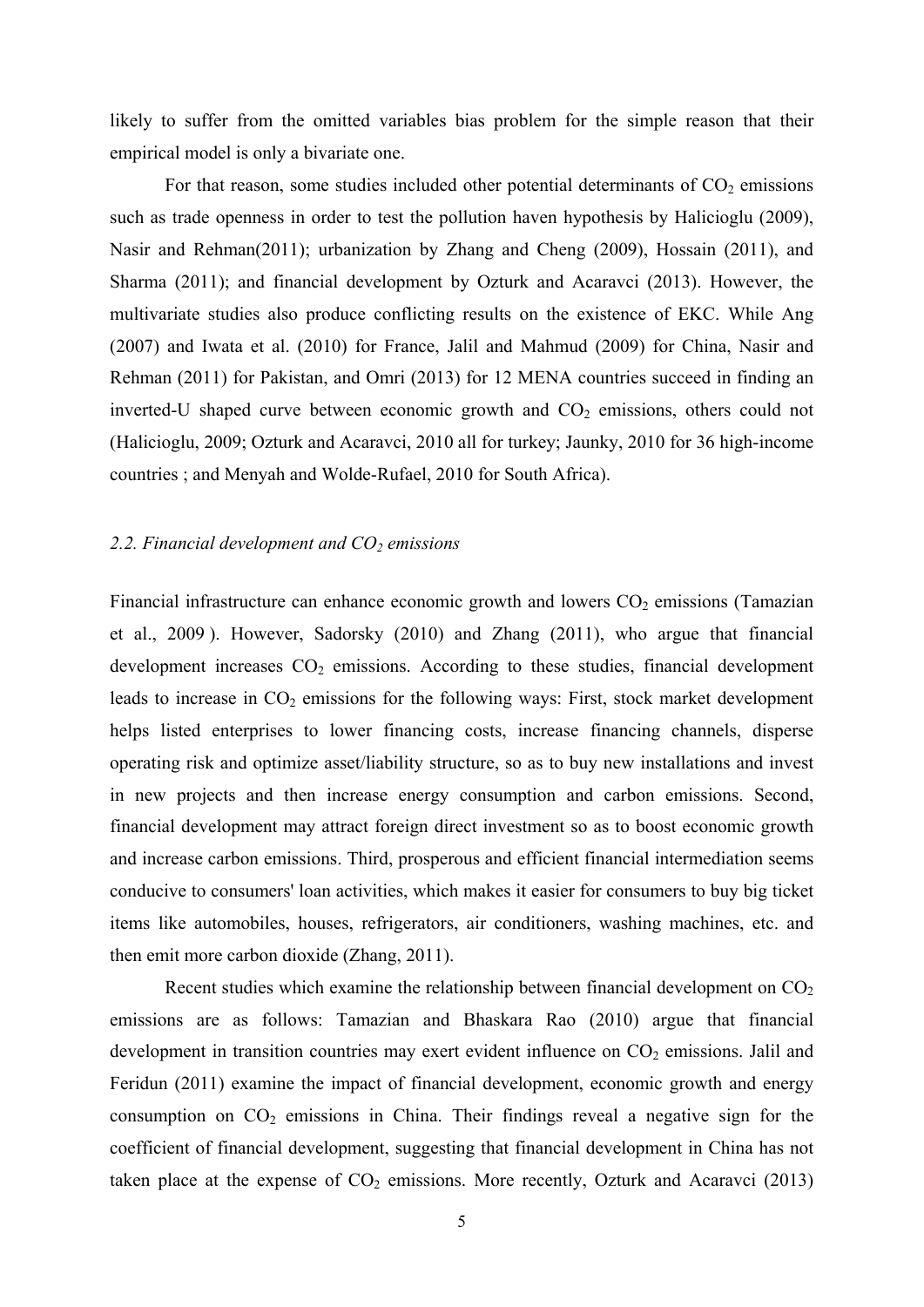investigate the causal relationship between financial development, trade, economic growth, energy consumption, and carbone missions in Turkey. The results show that there is an evidence of a long-run causal relationship from per capita energy consumption, per capita real income, the square of per capita real income, openness and financial development to per capita carbon emissions. Shahbaz et al. (2013a) examine the causal links among economic growth, energy consumption, financial development, trade openness and  $CO<sub>2</sub>$  emissions in Indonesia. They show that economic growth and energy consumption increase  $CO<sub>2</sub>$  emissions, while financial development and trade openness compact it. The VECM causality analysis has shown the feedback hypothesis between energy consumption and  $CO<sub>2</sub>$  emissions. Economic growth and  $CO<sub>2</sub>$  emissions are also interrelated i.e. bidirectional causality. Financial development Granger causes  $CO<sub>2</sub>$  emissions.

### *2.2. Trade and financial development*

The relationship between international trade and financial development has been investigated in the recent years by various researchers. Yucel (2009) examined the causality relations between financial development, trade openness and economic growth in the Turkia. They showed that the Granger causality test results revealed the presence of bidirectional causal relationship between financial development, trade openness and growth indicating that economic policies aimed at financial development and trade openness have a statistically significant impact on economic growth.

 More recently, Menyah et al. (2014) investigate the causal relationship between financial development, trade openness and economic growth for 21 African countries.The results indicate a unidirectional causality running from financial development to trade openness in the case of Burundi, Malawi, Niger, Senegal and Sudan. The opposite causality running from trade openness to financial development was supported only in Gabon. For the remaining sixteen countries, that is for more than three-quarters of the sample, therewas no causality running in any direction between financial development and trade openness implying that financial development and trade openness do not have predictive power on each other.

#### **3. Econometric issues**

### 3.1. Models specifications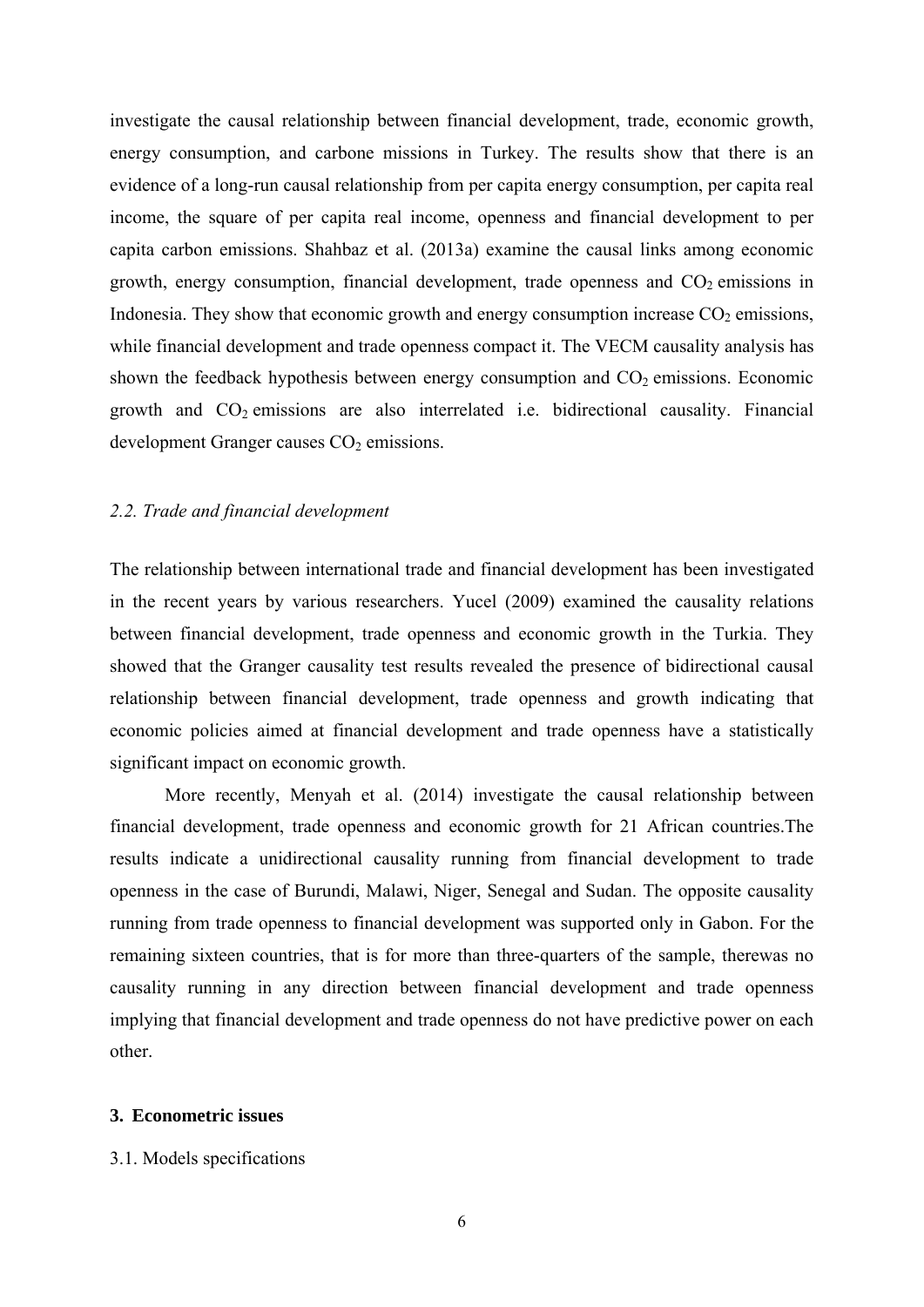To examine the four-way linkages between  $CO<sub>2</sub>$  emissions, financial development, trade, and economic growth in MENA countries, we used a Cobb–Douglas production function whereby the gross domestic product (GDP) depends on capital and labor force. The income depends also on energy consumption, which is directly related to  $CO<sub>2</sub>$  emissions (e.g. Stern, 2000, Ang, 2008; Sharma, 2010). Specifically, we use the following extended Cobb–Douglas production function:

$$
Y = AK^{\alpha}E^{\lambda}L^{\beta}e^{\mu} \tag{1}
$$

where *Y* is the real income, E, K and L denote respectively, energy consumption, capital stock and labor force. The term A refers to technology and e the error term.  $\alpha$ ,  $\lambda$ , and  $\beta$  are the production elasticities with respect to domestic capital, energy consumption, and labor force, respectively. When Cobb–Douglas technology is restricted to  $(\alpha + \lambda + \beta = 1)$  we get constant returns to scale. Given the technology level at given point in time, there is a direct linear relationship between energy consumption and  $CO<sub>2</sub>$  emissions (Pereira and Pereira, 2010) such as  $E = bC$ . Then, we have

$$
Y = b^{\lambda} A K^{\alpha} C^{\lambda} L^{\beta} e^{\mu}
$$
 (2)

In our model we allow technology to be endogenously determined by trade and financial development and within an augmentd Cobb–Douglas production function (Shahbaz and Lean, 2012). Financial development encourages the inflow of foreign direct investment and transfer of superior technology ; it promotes economic growth via capital formation in making its efficient use. International trade helps technological advancements and its diffusion. Therefore, we have :

$$
A(t) = \theta F D(t)^{\alpha} T(t)^{\beta} \tag{3}
$$

where  $\theta$  is time-invariant constant, FD and T denote respectively, finacial development and trade openness. Substituting Eq. (3) into Eq. (2):

$$
Y(t) = \theta C(t)^{\lambda_1} F D(t)^{\lambda_2} T(t)^{\lambda_3} K(t)^{\alpha} L(t)^{1-\alpha}.
$$
\n(4)

We then divide both sides of Eq. (4) by L to get variables in per capita terms; but leave the impact of labor constant. By taking log, the linearized production function can be given as follows :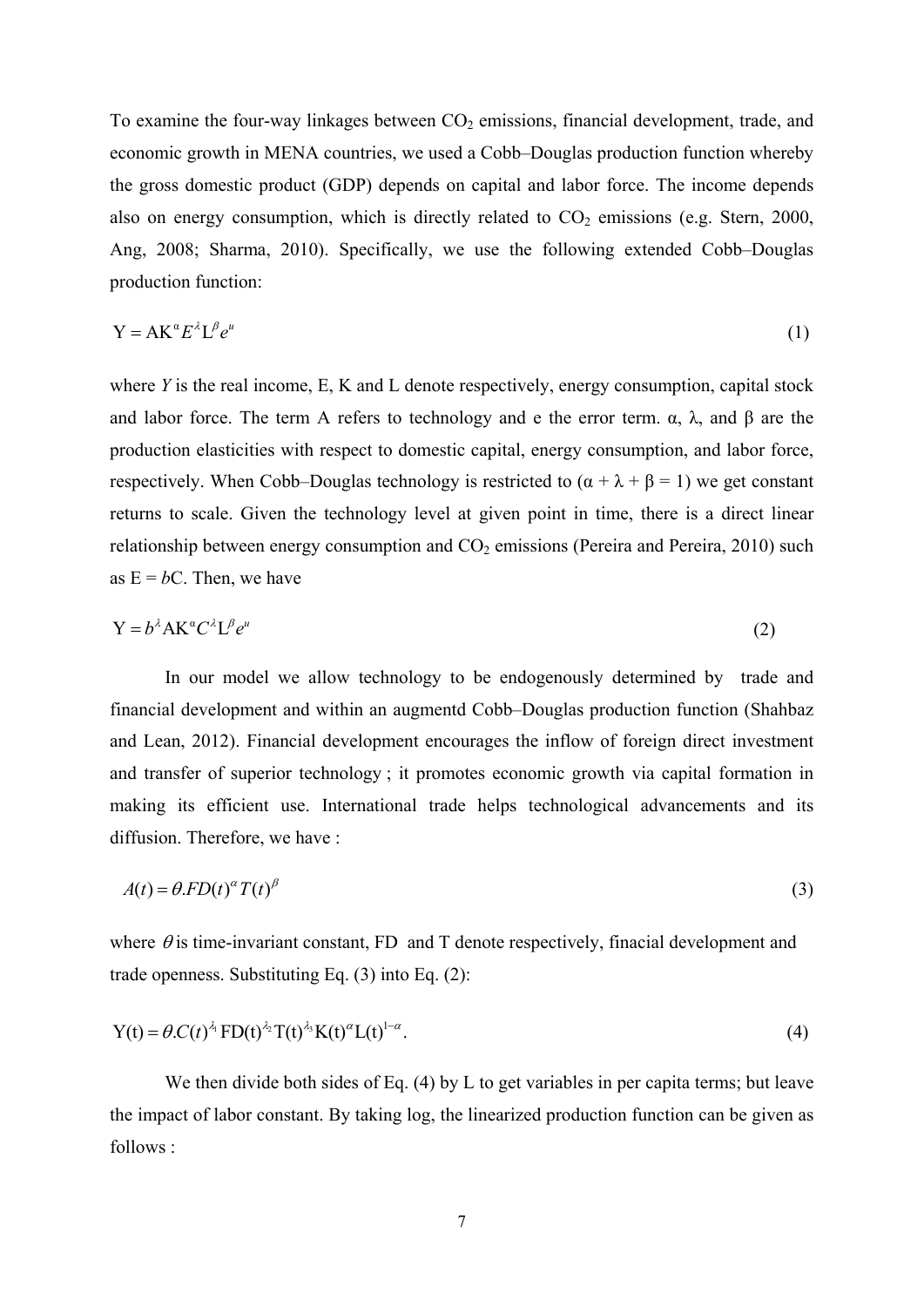$$
\ln Y_t = \alpha_1 + \alpha_2 \ln C_t + \alpha_3 \ln FD_t + \alpha_4 \ln T_t + \alpha_5 \ln K_t + \varepsilon_t
$$
\n<sup>(5)</sup>

Since our study is a panel data study, Eq. (5) can be written in panel data form as follows:

$$
\ln Y_{it} = \alpha_1 + \alpha_{2i} \ln C_{it} + \alpha_{3i} \ln FD_{it} + \alpha_{4i} \ln T_{it} + \alpha_{5i} \ln K_{it} + \varepsilon_{it}
$$
\n
$$
\tag{6}
$$

Where the subscript  $i=1, \ldots, N$  denotes the country (in our study, we have 12 countries) and t=1, …..., T denotes the time period (our time frame is 1990–2011), ln*Y* is real output, ln*C* is the indicator of  $CO_2$  emissions,  $lnFD$  is financial development measured as domestic credit to private sector as share of GDP*,* ln*T* is trade openness, and ln*K* is capital stock., and ε is the error term.

We then use the production function in Eq. (6) to derive the empirical models to simultaneously examine the interactions between per capita GDP, per capita  $CO<sub>2</sub>$  emissions, financial development, and trade. These simultaneous-equation models are also constructed on the basis of the theoretical and empirical insights from the existing literature. While estimating the causal links between  $CO<sub>2</sub>$  emissions–financial development–trade–growth, capital (K), Square of GDP ( $Y^2$ ), energy consumption (E), urbanization (UR), inflation (IF), and foreing direct investment (FDI) are inculded as instrumental variables.

The four-way linkages between growth-environment-trade-financial development are empirically examined by making use of the following four equations:

$$
\ln Y_{it} = \alpha_1 + \alpha_{2i} \ln C_{it} + \alpha_{3i} \ln FD_{it} + \alpha_{4i} \ln T_{it} + \alpha_{5i} \ln K_{it} + \varepsilon_{it}
$$
\n<sup>(7)</sup>

$$
\ln C_{ii} = \alpha_1 + \alpha_{2i} \ln Y_{it} + \alpha_{3i} \ln FD_{it} + \alpha_{4i} \ln T_{it} + \alpha_{5i} \ln Y_{it}^2 + \alpha_{6i} \ln E_{it} + \alpha_{7i} \ln UR_{it} + \varepsilon_{it}
$$
(8)

$$
\ln FD_{it} = \alpha_1 + \alpha_{2i} \ln Y_{it} + \alpha_{3i} \ln C_{it} + \alpha_{4i} \ln T_{it} + \alpha_{5i} \ln IF_{it} + \varepsilon_{it}
$$
\n
$$
\tag{9}
$$

$$
\ln T_{it} = \alpha_1 + \alpha_{2i} \ln Y_{it} + \alpha_{3i} \ln C_{it} + \alpha_{4i} FD_{it} + \alpha_{5i} FDI_{it} + \varepsilon_{it}
$$
\n(10)

In the above equations, the subscript  $i = 1,..., N$  denotes the country and  $t = 1,..., T$ denotes the time period. Eq.  $(7)$  states that  $CO<sub>2</sub>$  emissions  $(C)$ , the level financial development  $(FD)$ , trade openness  $(T)$  and capital stock  $(K)$  are the driving forces of economic growth  $(Y)$ (e.g. Ang, 2008; Menyah and Wolde-Rufael, 2010; Anwar and Sun, 2011). Eq. (8) postulates that  $CO<sub>2</sub>$  emissions (C) can be influenced by economic growth (Y), the level of financial develoment (FD), trade openness (T), Square of GDP  $(Y^2)$ , energy consumption (E), and urbanization (URB) (e.g. Lotfalipour et al., 2010; Hossain, 2011; Sharma, 2011 ; Saboori et al., 2012 ; Lee, 2013). Eq. (9) states that the level of financial development (FD) can be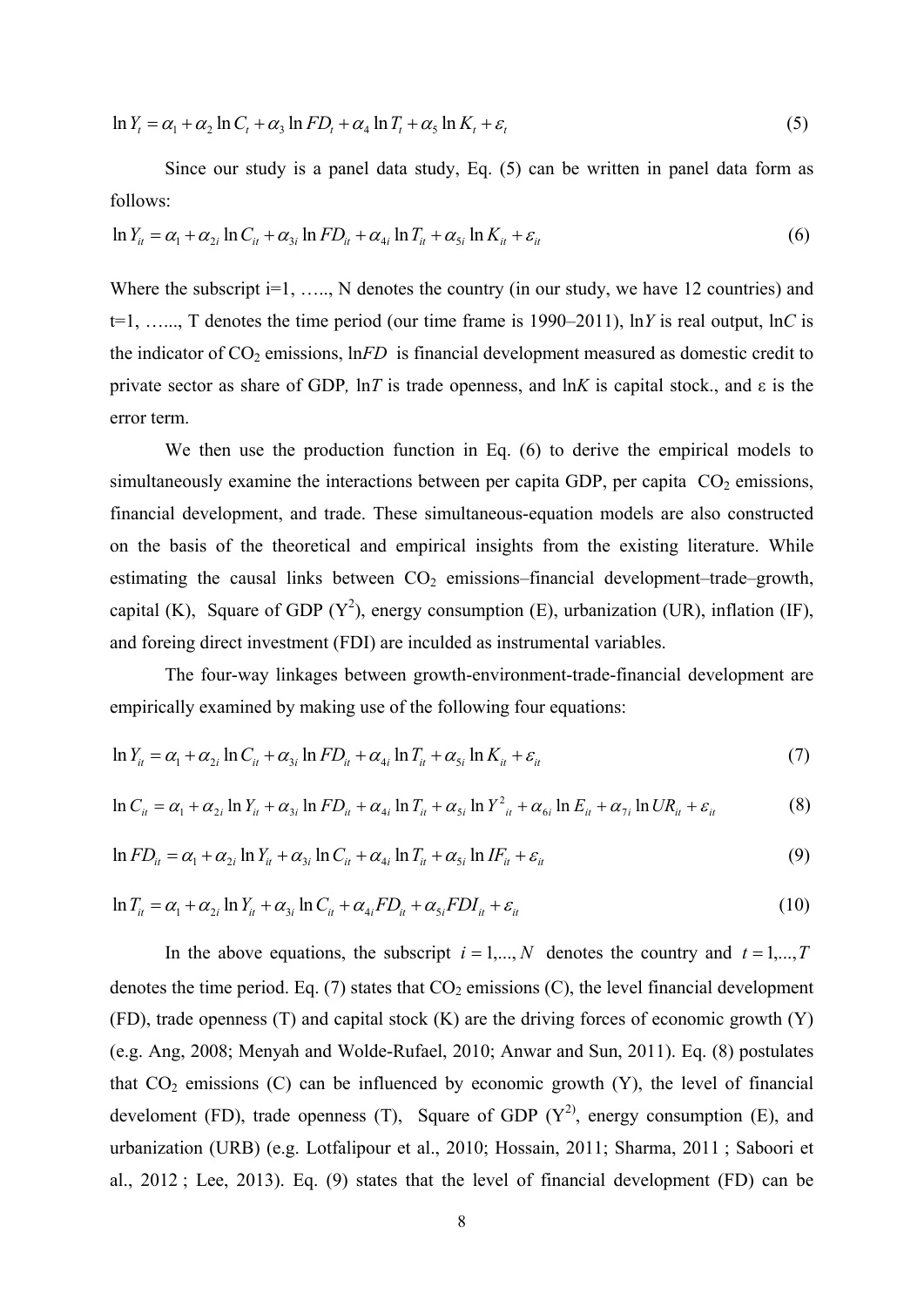affected by economic growth  $(Y)$ ,  $CO<sub>2</sub>$  emissions  $(C)$ , trade openness  $(T)$ , and consumer price index (e.g. Ahlin and Pang, 2008 ; Ozturk and Acaravci, 2013). With respect to Eq. (10), the factors including economic growth  $(Y)$ ,  $CO<sub>2</sub>$  emissions  $(C)$ , financial development  $(FD)$ , and foreign direct investment net inflows (FDI) can potentially affect trade (e.g. Ozturk and Acaravci, 2013 ; Belloumi, 2014).

 Eq. (7) to (10) were estimated simultaneously by means of the generalized method of moments (GMM). The GMM is the estimation method most commonly used in models with panel data and in the multiple-way linkages between certain variables. This method uses a set of instrumental variables to solve the endogeneity problem.

 It iswell-known that the GMM method provides consistent and efficient estimates in the presence of arbitrary heteroskedasticity. Moreover, most of the diagnostic tests discussed in this study can be cast in a GMM framework. Hansen's test was used to test the overidentifying restrictions in order to provide some evidence of the instruments' validity. The instruments' validity is tested using Hansen test which cannot reject the null hypothesis of overidentifying restrictions. That is, the null hypothesis that the instruments are appropriate cannot be rejected. The Durbin–Wu–Hausman test was used to test the endogeneity. The null hypothesis was rejected, suggesting that the ordinary least squares estimates might be biased and inconsistent and hence the OLS was not an appropriate estimation technique.

 The GMM estimation with panel data proves advantageous to the OLS approach in a number of ways. First, the pooled cross-section and time series data allow us to estimate the growth–environment–trade–financial development relationships over a long period of time for several countries. Second, any country-specific effect can be controlled by using an appropriate GMM procedure. And finally, our panel estimation procedure can control for potential endogeneity thatmay emerge from explanatory variables.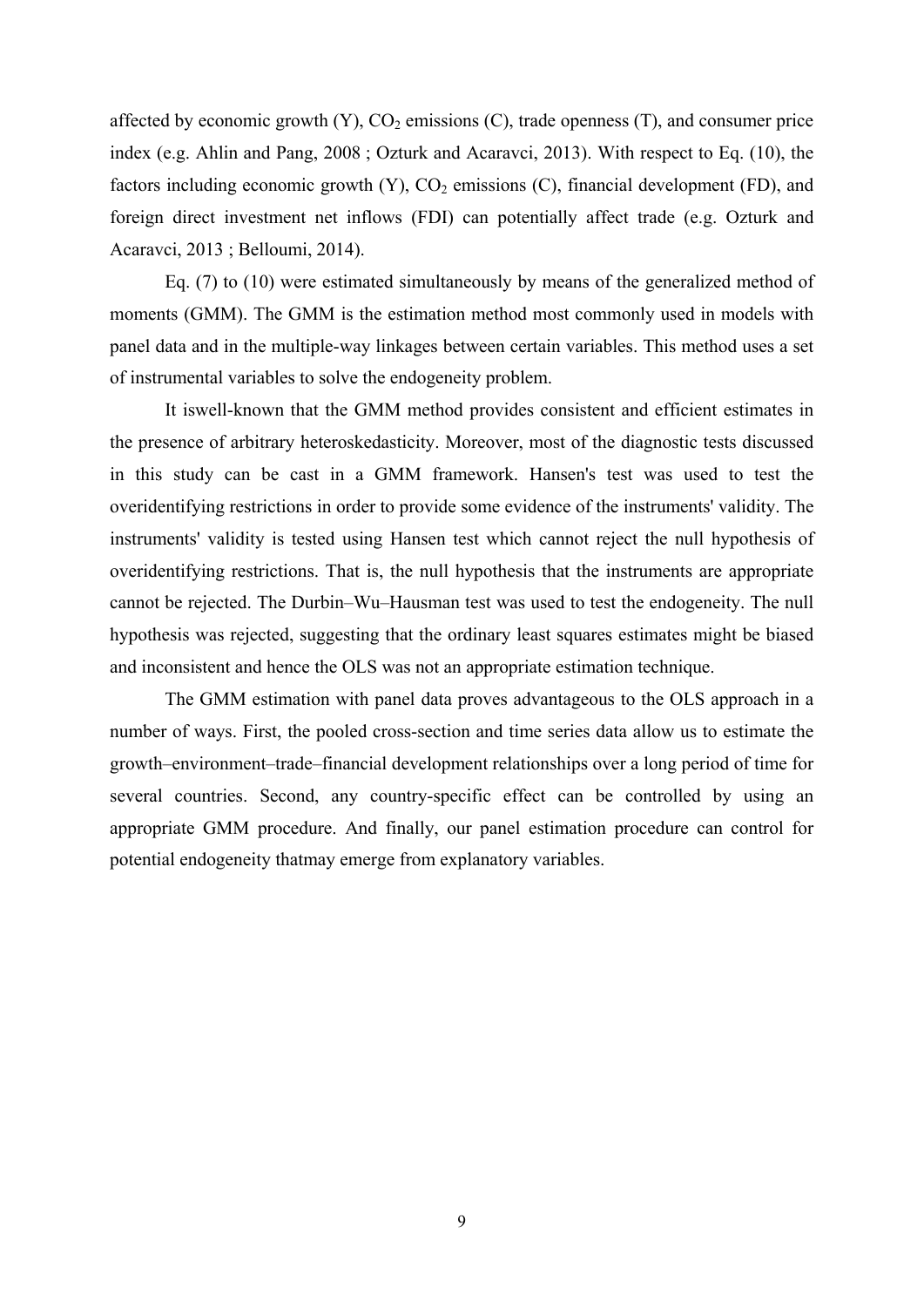### 3.2. Panel unit root tests

As it is now well-known the econometric literature on panel unit roots roots tests now distinguishes between the  $1<sup>st</sup>$  generation tests (see e.g. Levin, Lin and Chu, 2002; Im, Pesaran and Shin, 2003) developed on the assumption of cross-section independence (except for common time effects), and the  $2<sup>nd</sup>$  generation tests (see e.g. Pesaran, 2007) that allow, in a variety of forms and degrees, the dependence that might prevail across the different units in the panel. Furthermore, as put in evidence for instance by Banerjee *et al.* (2005), panel unit root tests of the 1<sup>st</sup> generation can lead to spurious results (because of size distortions) if there exists significant degrees of error cross-section dependence and this is ignored. Consequently, the implementation of  $2<sup>nd</sup>$  generation panel unit root tests is desirable only when it has been clearly established that the panel is effectively subject to a significant degree of error crosssection dependence. In the cases where cross-section dependence is not sufficiently high, loss of power might result if  $2<sup>nd</sup>$  generation panel unit root tests that allow for cross-section dependence are used. As this is precisely the case here we privilege below panel unit root tests of the  $1<sup>st</sup>$  generation (see footnote 1 in section 4.2 for further details on this issue).

 Therefore, we begin our framework by performing the panel unit root test proposed by Levin et al. (LLC) (2002) and Im et al. (IPS) (2003). Both of LLC and IPS are based on the Augmented Dickey-Fuller principle.

Levin et al. (2002) considerd the following basic Augmented Dickey-Fuller model :

$$
\Delta X_{i,t} = \alpha_i + \beta_i X_{i,t-1} + \sum_{j=1}^{p_i} \mu_{i,j} \Delta X_{i,t-j} + \varepsilon_{i,t}
$$
\n(11)

where  $\Delta$  is the first difference operator,  $X_{i,t}$  is the dependent variable *i* over period *t*, and the  $\epsilon_{i,t}$  is a white-noise disturbance with a variance of  $\sigma_i^2$ . Both  $\beta_i$  and the lag order  $\mu$  in Eq. (11) are permitted to vary across sections (countries). Hence, they assumed

$$
\begin{cases} H_0: \beta_i = 0 \\ H_1: \beta_i \prec 0 \end{cases}
$$

 According to the LLC test, compared with the single-equation Augmented Dickey-Fuller test, the panel method sensibly rises power in finite samples. The proposed model is as follows:

$$
\Delta X_{i,t} = \alpha_i + \beta X_{i,t-1} + \sum_{j=1}^{P_i} \mu_{i,j} \Delta X_{i,t-j} + \varepsilon_{i,t}
$$
\n(12)

They also assumed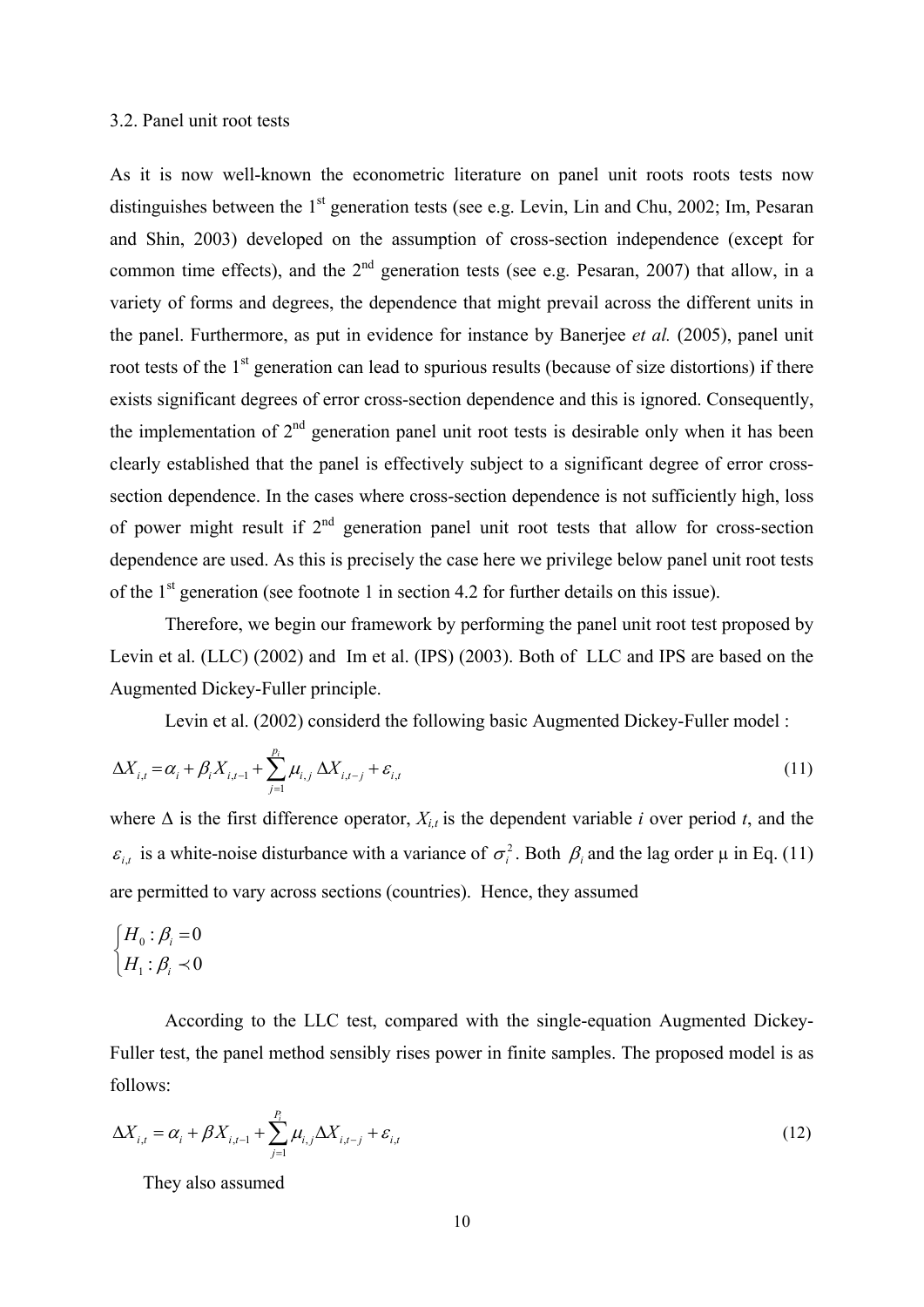where the statistic of test is Ł  $(\beta)$  $t_{\beta} = \frac{\beta}{\sigma(\beta)}$ ,  $\beta$  is the OLS estimate  $_0\cdot P_1$  –  $P_2$  $1 \cdot \mu_1 - \mu_2$ :  $\beta_1 = \beta_2 =$  ....... =  $\beta = 0$ :  $\beta$ 1 =  $\beta$ <sub>2</sub> = ....... =  $\beta$  < 0<sup>2</sup> *H H*  $\beta_1 = \beta_2 = \dots = \beta$  $\beta_1 = \beta_2 = ...... = \beta$  $\int H_0 : \beta_1 = \beta_2 = \dots = \beta =$  $H_1: \beta_1 = \beta_2 = \dots = \beta \prec$ 

of  $\beta$  in Eq. (12) and  $\sigma(\beta)$  is its standard error.

 Im et al. (2003) proposed a testing procedure based on the mean group approach and also on the Augmented Dickey-Fuller regression presented by Eq. (11). By contrast, the null and alternative hypotheses are not similar to the LLC test, where the rejection of the null hypothesis indicates that *all* the series are stationary. Now, we have  $H_0: \beta_1 = \beta_2 = ... = \beta_N = 0$  vs. H<sub>1</sub>: Some but not necessarily all  $\beta_i \prec 0$ 

 The IPS test is calculated as the average of the t-statistic with and without trend. Alternative t-bar statistic for testing the null hypothesis of unit root for all individuals ( $\beta_i = 0$ ) is as follows

$$
\bar{t} = \frac{\sum_{i=1}^{N} t\beta_i}{N} \tag{13}
$$

where t is the estimated Augmented Dickey-Fuller statistics from individual panel members; N is the number of individuals. Using Monte Carlo simulations, this test show that the t-bar  $(\overline{t})$  is normally distributed under the null hypothesis. Accordingly, they then use estimates of its mean and variance to convert t-bar  $(\overline{t})$  into a standard normal z-bar  $(\overline{z})$  statistic which is given by:

$$
\overline{z} = \frac{\sqrt{N} \left( \overline{t} - E[\overline{t}] \beta_i = 0 \right)}{\sqrt{\text{var}[\overline{t}] \beta_i = 0}} \to N(0,1)
$$
\n(14)

where  $E[\bar{t} | \beta_i = 0]$  and var $[\bar{t} | \beta_i = 0]$  are the mean and variance of  $t_i$ . Moreover, the IPS study shows that the standardized statistic converges weakly to the standard normal distribution, which allows for comparison with critical values of the distribution N (0,1).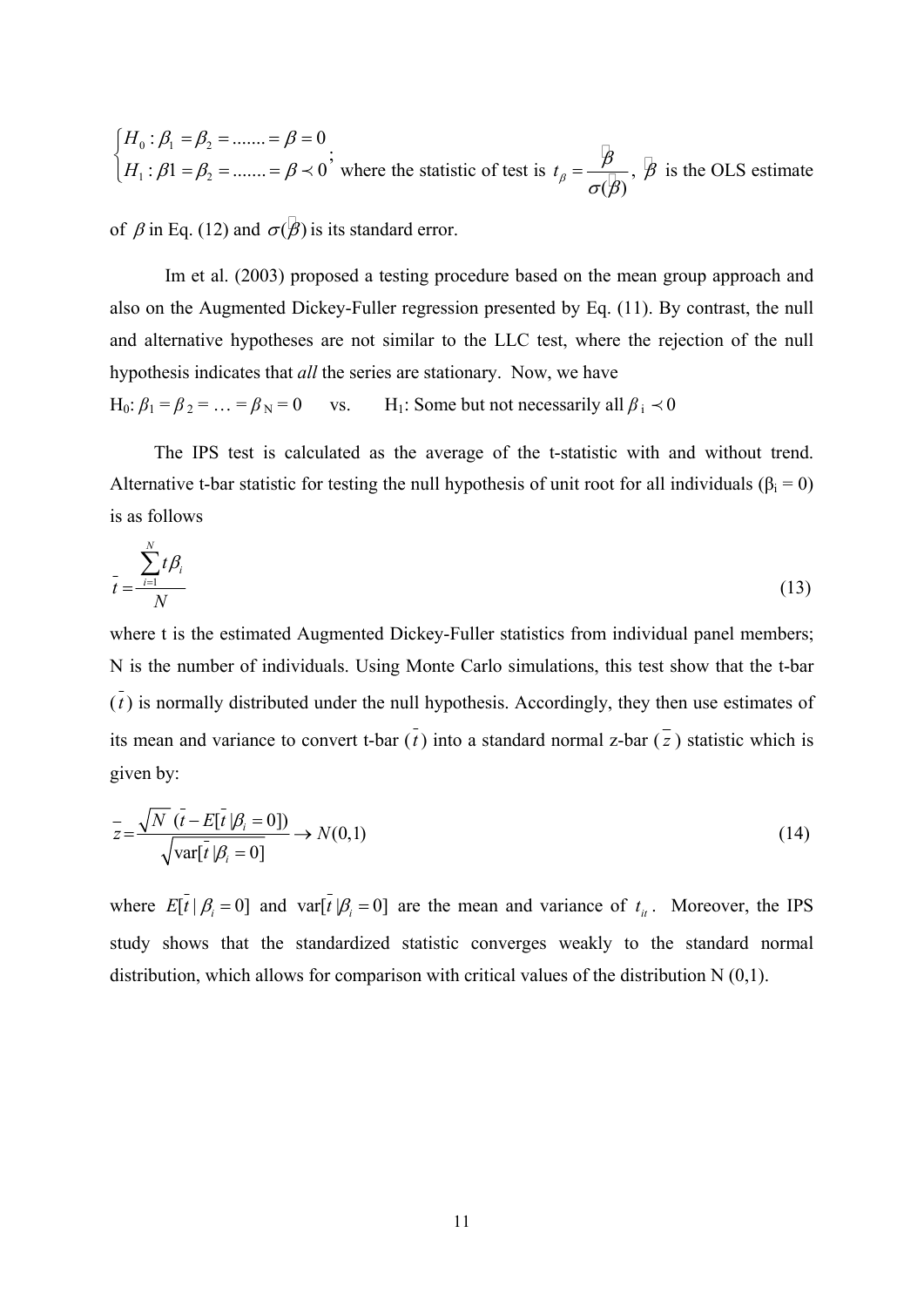### **4. Data and results**

### *4.1. Data and descriptive statistics*

The sample used is annual data covering the period 1990-2011 for 12 MENA countries ; namely, Algeria, Bahrain, Egypt, Iran, Jordan, Kuwait, Morocco, Oman, Qatar, Saudi Arabia, Syria, and Tunisia which are considered for this panel analysis. The data are taken from the World Development Indicators (http://data.worldbank.org/indicator). The selection of the starting period was constrained by the availability of data. The variables are per capita GDP (constant 2005 US\$) measures the economic growth, per capita  $CO<sub>2</sub>$  emissions (metric tons), per capita total energy consumption (kg of oil equivalent) as a proxy of energy consumption, per capita gross fixed capital formation (constant 2005 US\$) as a proxy of capital stock, domestic credit to private sector as share of GDP as a proxy for financial development, total trade as share of GDP is the proxy of trade openness, urban population as share of total population is the proxy for urbanization, foreign direct investment net inflows as share of GDP is the proxy of foreign direct investment and consumer prices (annual %) as a proxy of inflation.

 The descriptive statistics of the different variables for individuals and also for the panel are given below in Table 1. On average, the highest levels of per capita GDP  $(28381.740)$ ,  $CO<sub>2</sub>$  emissions (53.321) are found for Oatar, while the lowest of per capita GDP is for Syria, and per capita  $CO<sub>2</sub>$  emissions (1.281) is for Morocco. In addition, the highest level of financial development (72.695) is for Jordan, while the lowest is for Qatar (2.835). Then, the highest level of trade (160.306) is for Bahrain, while the lowest is for Iran (46.860). Thereafter, Tunisia is the most volatile compared with the other countries in terms of economic output. It has the highest coefficient of variation (0.214) as measured by the standard deviation-to-mean ratio. In termes of  $CO<sub>2</sub>$  emissions, Oman is the most volatile because it has the highest coefficient of variation (0.392) compared with the other countries. The same patterns is found for financial development (0.969) and trade openness (0.224) for Algeria and Iran, respectively.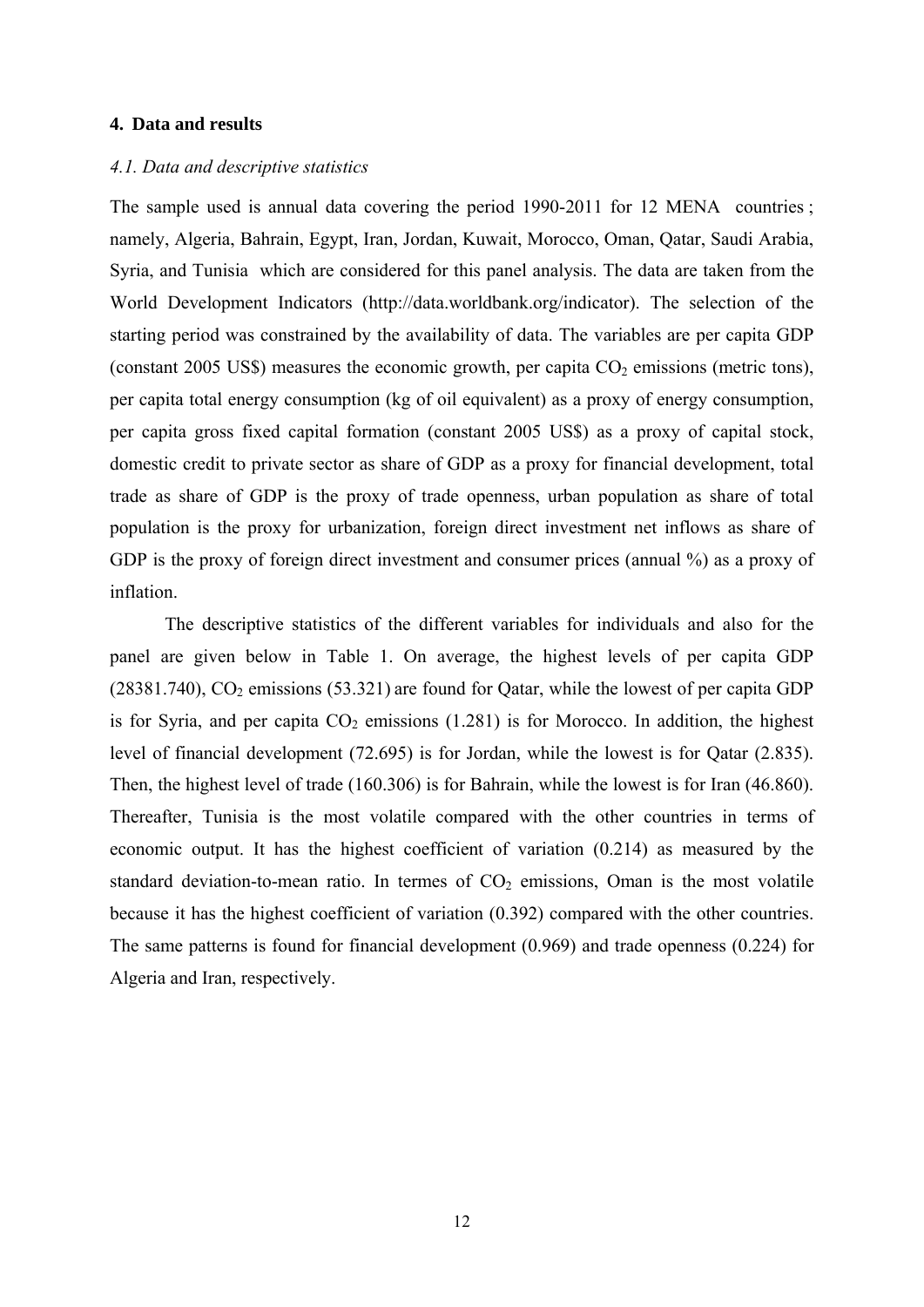#### **Table 1**

Summary statistics (before taking logarithm), 1990–2011.

|         | Descriptives<br>statistics | Per capita GDP (constant<br>2005 USD) | $CO2$ emissions (metric<br>tons per capita) | Financial<br>development (in<br>$\frac{0}{0}$ | Trade openness<br>$(in \%)$ | Per capitaCapital<br>stock (constant<br>2005 USD) | ENC (kg of oil equivalent<br>per capita) | Urbanization<br>$(in\%)$ | Inflation<br>$(in\%)$ | <b>FDI</b><br>$(in\%)$ |
|---------|----------------------------|---------------------------------------|---------------------------------------------|-----------------------------------------------|-----------------------------|---------------------------------------------------|------------------------------------------|--------------------------|-----------------------|------------------------|
| Algeria | Means                      | 1908.692                              | 3.152                                       | 13.352                                        | 57.016                      | 2740.266                                          | 953.592                                  | 61.934                   | 10.281                | 1.004                  |
|         | Std. dev.                  | 212.142                               | 0.234                                       | 12.943                                        | 8.387                       | 313.657                                           | 122.749                                  | 6.656                    | 10.595                | 0.634                  |
|         | CV                         | 0.111                                 | 0.074                                       | 0.969                                         | 0.147                       | 0.114                                             | 0.128                                    | 0.107                    | 1.030                 | 0.631                  |
| Bahrain | Means                      | 12298.53                              | 25.423                                      | 52.266                                        | 160.306                     | 20369.26                                          | 9122.009                                 | 88.402                   | 1.146                 | 7.132                  |
|         | Std. dev.                  | 1447.03                               | 2.951                                       | 15.040                                        | 17.870                      | 2932.932                                          | 787.854                                  | 0.129                    | 1.554                 | 8.338                  |
|         | $\overline{\text{CV}}$     | 0.117                                 | 0.116                                       | 0.287                                         | 0.111                       | 0.143                                             | 0.086                                    | 0.001                    | 1.356                 | 1.169                  |
| Egypt   | Means                      | 1494.502                              | 2.017                                       | 40.358                                        | 52.091                      | 2575.714                                          | 707.562                                  | 43.058                   | 9.163                 | 2.416                  |
|         | Std. dev.                  | 272.555                               | 0.521                                       | 11.666                                        | 9.533                       | 2207.125                                          | 149.250                                  | 0.240                    | 5.369                 | 2.684                  |
|         | <b>CV</b>                  | 0.182                                 | 0.258                                       | 0.289                                         | 0.183                       | 0.856                                             | 0.210                                    | 0.005                    | 0.585                 | 1.110                  |
| Iran    | Means                      | 1727.876                              | 6.009                                       | 26.573                                        | 46.860                      | 3685.296                                          | 2071.401                                 | 63.821                   | 19.127                | 0.647                  |
|         | Std. dev.                  | 369.371                               | 1.763                                       | 7.977                                         | 10.503                      | 819.271                                           | 548.424                                  | 4.218                    | 9.120                 | 0.842                  |
|         | $\overline{\text{CV}}$     | 0.213                                 | 0.293                                       | 0.300                                         | 0.224                       | 0.222                                             | 0.264                                    | 0.066                    | 0.476                 | 1.301                  |
| Jordan  | Means                      | 1956.190                              | 3.446                                       | 72.695                                        | 126.401                     | 2944.683                                          | 1085.146                                 | 79.253                   | 4.492                 | 5.953                  |
|         | Std. dev.                  | 360.247                               | 0.350                                       | 9.071                                         | 14.655                      | 437.623                                           | 115.617                                  | 2.931                    | 4.140                 | 6.416                  |
|         | $\overline{\text{CV}}$     | 0.184                                 | 0.101                                       | 0.124                                         | 0.115                       | 0.148                                             | 0.106                                    | 0.036                    | 0.921                 | 1.077                  |
| Kuwait  | Means                      | 21691.770                             | 29.118                                      | 52.446                                        | 92.874                      | 28953.580                                         | 9283.332                                 | 98.116                   | 3.373                 | 0.163                  |
|         | Std. dev.                  | 2292.088                              | 2.765                                       | 19.629                                        | 11.981                      | 6262.777                                          | 2428.257                                 | 0.086                    | 3.076                 | 0.326                  |
|         | $\overline{\rm CV}$        | 0.105                                 | 0.094                                       | 0.374                                         | 0.129                       | 0.216                                             | 0.261                                    | 0.008                    | 0.911                 | 2                      |
| Morocco | Means                      | 1413.937                              | 1.281                                       | 44.259                                        | 64.412                      | 1693.511                                          | 381.721                                  | 53.283                   | 2.968                 | 1.536                  |
|         | Std. dev.                  | 248.795                               | 0.216                                       | 14.785                                        | 10.081                      | 287.764                                           | 73.347                                   | 2.507                    | 2.241                 | 1.371                  |
|         | $\overline{\text{CV}}$     | 0.175                                 | 0.168                                       | 0.334                                         | 0.156                       | 0.169                                             | 0.192                                    | 0.047                    | 0.755                 | 0.892                  |
| Oman    | Means                      | 8992.859                              | 10.892                                      | 33.706                                        | 86.800                      | 12184.790                                         | 4064.466                                 | 71.228                   | 3.105                 | 1.685                  |
|         | Std. dev.                  | 1567.892                              | 4.276                                       | 8.608                                         | 6.777                       | 3365.855                                          | 1575.096                                 | 1.863                    | 3.558                 | 2.076                  |
|         | $\overline{\text{CV}}$     | 0.174                                 | 0.392                                       | 0.255                                         | 0.078                       | 0.276                                             | 0.387                                    | 0.026                    | 1.145                 | 1.232                  |
| Qatar   | Means                      | 28381.740                             | 53.321                                      | 2.835                                         | 84.082                      | 42766.160                                         | 16859.350                                | 96.222                   | 3.875                 | 2.835                  |
|         | Std. dev.                  | 4416.412                              | 10.528                                      | 2.199                                         | 9.820                       | 6833.614                                          | 2811.166                                 | 1.789                    | 4.892                 | 2.199                  |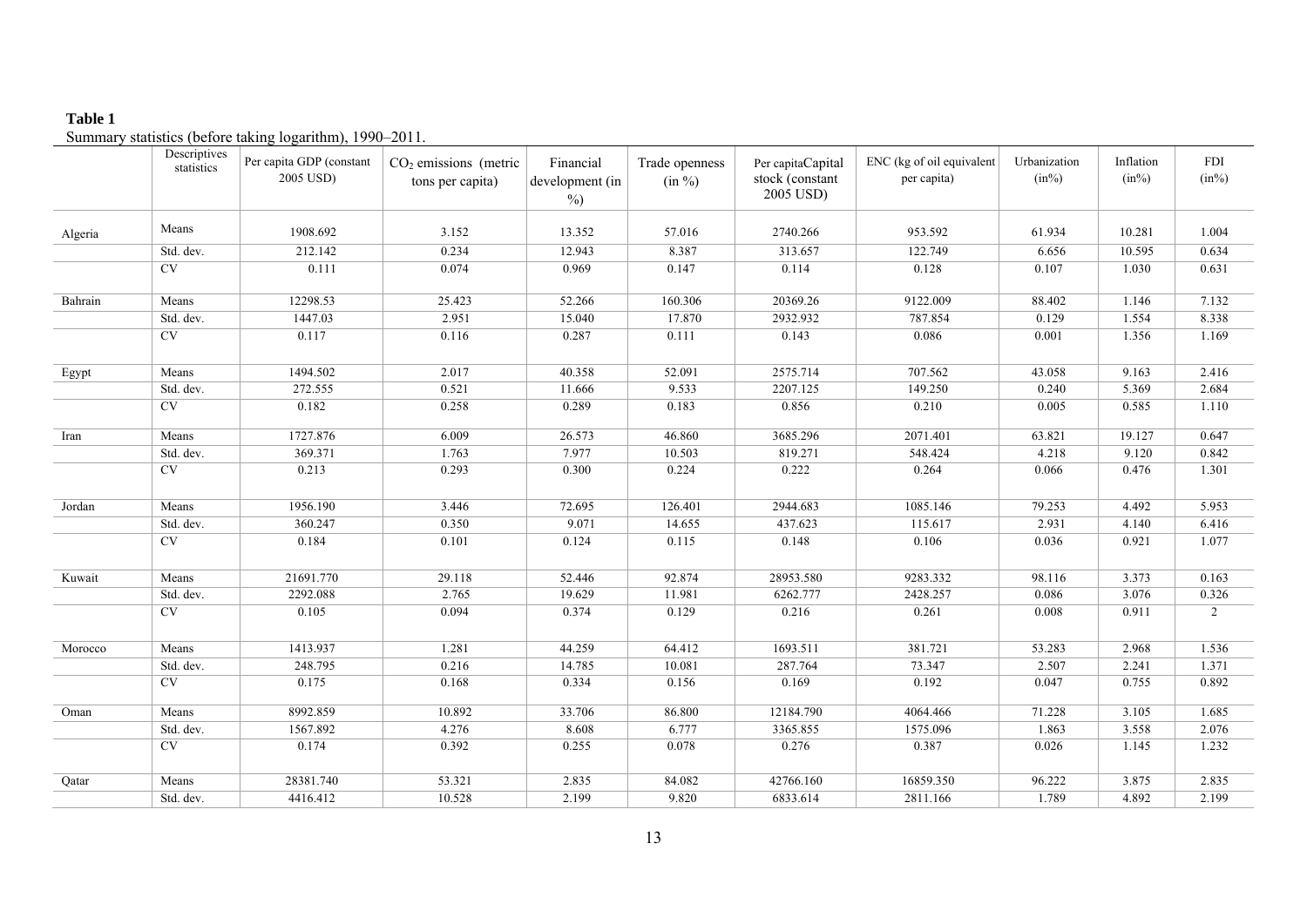|              | <b>CV</b> | 0.155    | 0.197  | 0.775  | 0.116  | 0.159     | 0.166    | 0.018  | 1.262 | 0.775 |
|--------------|-----------|----------|--------|--------|--------|-----------|----------|--------|-------|-------|
|              |           |          |        |        |        |           |          |        |       |       |
| Saudi Arabia | Means     | 9300.450 | 15.098 | 29.326 | 76.696 | 15226.850 | 5258.383 | 79.808 | 2.008 | 2.093 |
|              | Std. dev. | 237.447  | 2.044  | 10.150 | 15.199 | 5147.935  | 734.700  | 1.685  | 2.846 | 3.209 |
|              | <b>CV</b> | 0.025    | 0.135  | 0.346  | 0.198  | 0.338     | 0.139    | 0.021  | 1.417 | 1.533 |
|              |           |          |        |        |        |           |          |        |       |       |
| Syria        | Means     | 761.594  | 3.486  | 27.282 | 64.491 | 2292.020  | 1174.366 | 67.885 | 6.355 | 1.495 |
|              | Std. dev. | 154.126  | 0.452  | 17.318 | 0.989  | 1860.457  | 297.271  | 1.041  | 6.144 | 1.181 |
|              | <b>CV</b> | 0.202    | 0.129  | 0.634  | 0.015  | 0.811     | 0.253    | 0.015  | 0.966 | 0.789 |
|              |           |          |        |        |        |           |          |        |       |       |
| Tunisia      | Means     | 2334.958 | 2.091  | 61.996 | 90.633 | 2885.232  | 764.809  | 63.118 | 4.050 | 2.819 |
|              | Std. dev. | 501.0915 | 0.281  | 5.258  | 9.105  | 653.041   | 113.745  | 2.537  | 1.544 | 1.931 |
|              | <b>CV</b> | 0.214    | 0.134  | 0.084  | 0.100  | 0.226     | 0.148    | 0.040  | 0.381 | 0.684 |
|              |           |          |        |        |        |           |          |        |       |       |
| Panel        | Means     | 7688.591 | 12.944 | 41.038 | 83.555 | 11564.950 | 4310.512 | 72.177 | 5.829 | 2.481 |
|              | Std. dev. | 8842.616 | 15.575 | 20.152 | 33.143 | 13126.630 | 5017.059 | 16.343 | 7.099 | 3.949 |
|              | <b>CV</b> | .150     | 1.203  | 0.491  | 0.396  | 1.135     | 1.163    | 0.226  | 1.217 | 1.591 |

Notes : Std. Dev.: indicates standard deviation, ENC: indicates per capita energy consumption, and FDI: indicates foreign direct investment.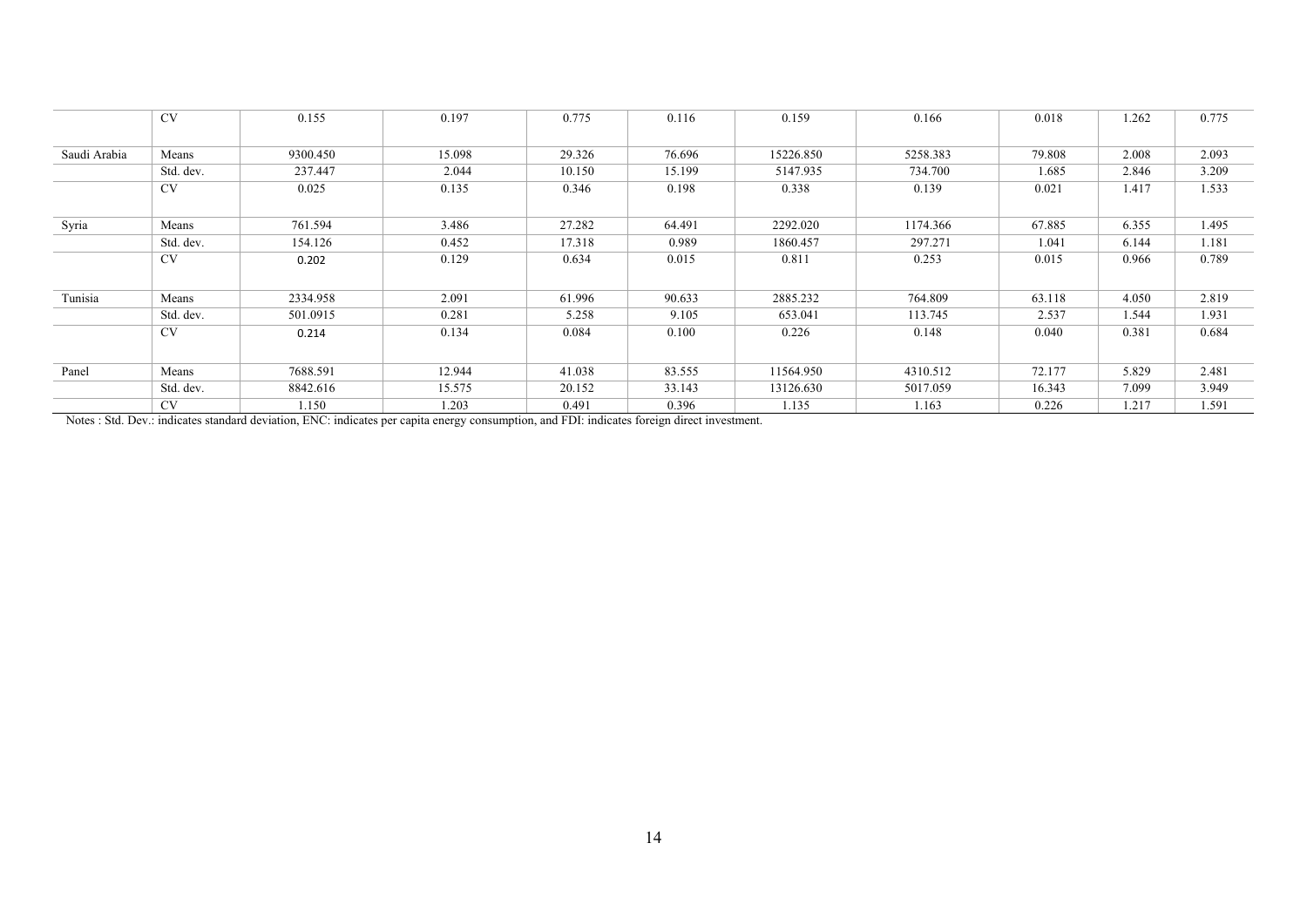#### *4.2. Results of panel unit root* and cointegration *tests*

In panel data analysis, the panel unit root test must be taken first in order to identify the stationary properties of the relevant variables. There exist a number of methods for panel unit root tests. In this study, we choose two panel unit root tests of the 1st generation, namely Levin–Lin–Chu (LLC) (2002), and Im–Pesaran–Shin (IPS) (2003) tests since no significant evidence of error cross-section dependence is found in the data. Indeed, we first implemented the simple test of Pesaran (2004) and have computed the CD statistic to test for the presence of cross-section dependence in the data. This test is based on the average of pair-wise correlation coefficients of the OLS residuals obtained from standard augmented Dickey-Fuller regressions for each individual unit. Its null hypothesis is cross-sectional independence and it follows asymptotically a two-tailed standard normal distribution. The results reported in Table 2a indicates that null hypothesis is never rejected for all series in our panel sets, at the five and ten percent level of significance. Therefore, the members of our panel are not-crosssectionally correlated, and any  $2<sup>nd</sup>$  generation panel unit root test (assuming cross-country dependence), would be flawed and cannot be used in our investigation.

#### **Table 2a**

Results of tests for error cross section dependences in the ADF(p) regressions based on the CD statistic of Pesaran (2004).

| Variables    | P-value for CD statistic |
|--------------|--------------------------|
|              |                          |
| $\mathbf{v}$ | 0.4212(1)                |
| $\mathbf C$  | 0.2813(1)                |
| FD           | 0.3734(2)                |
| T            | 0.4536(1)                |
| K            | 0.5876(1)                |
| E            | 0.1987(3)                |
| UR           | 0.7456(1)                |
| IF           | 0.2398(1)                |
| <b>FDI</b>   | 0.8653(1)                |

Note: Lag length of variables is shown in small parentheses after the p-value. Under the null of cross-sectional independence the CD statistic is distributed as a two-tailed standard normal.

The LLC test takes into account the heterogeneity of various sections, but it has low power in small samples because of the serial correlation, which cannot be completely eliminated. The IPS test considers the heterogeneity among the sections and also eliminates the serial correlation, thus has a strong ability of testing in small samples. The null hypothesis of the above two unit root tests is that there exist unit root (i.e. the variables are nonstationary), and the alternative hypothesis is that no unit root exists in the series (i.e. the variables are stationary).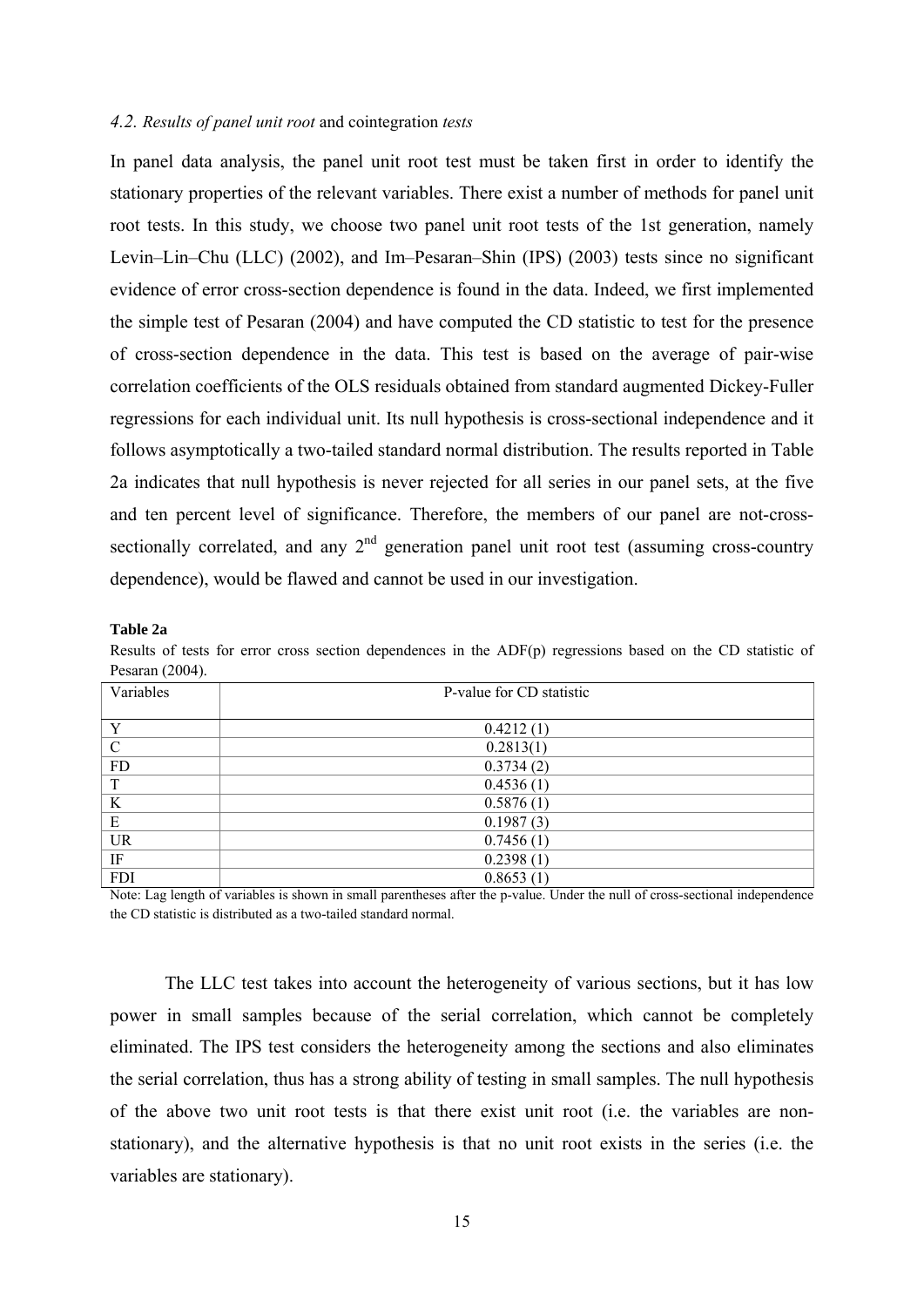Table 2b shows the results of the panel unit root tests for levels of variables. It can be seen from Table 2b that all variables in first difference are statistically significant under the LLC and IPS tests, indicating that all variables are integrated of order one,  $I(1)^2$ .

| $\mathbf{r}$ |                     |         |                     |                 |                  |         |                     |         |  |
|--------------|---------------------|---------|---------------------|-----------------|------------------|---------|---------------------|---------|--|
| Variables    |                     |         | LLC test            | <b>IPS</b> test |                  |         |                     |         |  |
|              | Level               |         | First difference    |                 | Level            |         | First difference    |         |  |
|              | <b>T-Statistics</b> | p-value | <b>T-Statistics</b> | p-value         | T-Statistic      | p-value | <b>T-Statistics</b> | p-value |  |
|              | 3.0768(0)           | 1.0000  | $-10.6696$ (0)***   | 0.0000          | 1.9175(2)        | 0.9430  | $-5.1015(0)$ ***    | 0.0000  |  |
| C            | $-5.4006(0)$ ***    | 0.0000  | $-10.4241(0)$ ***   | 0.0000          | 2.3915(0)        | 0.9987  | $-1.7215(0)$ **     | 0.0273  |  |
| <b>FD</b>    | $-3.3680(1)$ ***    | 0.0004  | $-13.5629(0)$ ***   | 0.0000          | $-2.4998(1)$ *** | 0.0062  | $-2.7010(0)$ ***    | 0.0032  |  |
| T            | $-3.2838(0)$ ***    | 0.0005  | $-9.37281(0)$ ***   | 0.0000          | $-2.1905(0)$ **  | 0.0290  | $-2.3772(1)$ **     | 0.0048  |  |
| K            | 4.0184(1)           | .0000   | $-12.1648$ (0)***   | 0.0000          | 2.3861(0)        | 0.7448  | $-1.1839(1)$ ***    | 0.0062  |  |
| E            | $-2.1756(0)$ **     | 0.0148  | $-4.9771(0)$ *      | 0.0061          | $-2.0214(1)$ *   | 0.0731  | $-5.6577(1)$ ***    | 0.0000  |  |
| <b>UR</b>    | $-3.0206(0)$ ***    | 0.0013  | $-11.3882(0)$ ***   | 0.0000          | $-2.5897(0)$ *** | 0.0032  | $-2.9670(1)$ ***    | 0.0012  |  |
| IF           | $-5.5663(0)$ ***    | 0.0000  | $-7.1186(0)^*$      | 0.0077          | $-3.9930(0)$ *** | 0.0000  | $-7.2446$ $(1)***$  | 0.0000  |  |
| <b>FDI</b>   | $-7.4554(0)$ ***    | 0.0000  | $-10.3024$ (0)***   | 0.0000          | $-5.6239(0)$ *** | 0.0000  | $-4.4092$ $(0)***$  | 0.0000  |  |

**Table 2b**  Results of panel unit root tests.

Notes: All panel uni troot tests were performed with restricted intercept and trend for all variables. In addition, Lag length of variables is shown in small parentheses.<sup>\*</sup>,<sup>\*\*</sup>, and <sup>\*\*\*</sup> indicate significance at the 1%, 5%, and 10% levels, respectively.

Given that all our series are non-stationary and integrated of order 1, the next step is to test for the existence of cointegration between them. For this purpose, we implement the wellknown panel cointegration tests proposed by Pedroni (1999, 2004 whose null hypothesis is joint non-cointegration.

The computation of the seven test statistics proposed by Pedroni assumes crosssectional independence across individual units (apart from common time effects), an assumption that is verified here. These statistics can be grouped into either parametric or nonparametric statistics, depending on the way that autocorrelation and endogeneity bias are accounted for. In our study, we are only concerned with the parametric version of the statistics, *i.e.* the normalized bias and the pseudo t-ratio statistics, and with the ADF test statistics in particular. These test statistics are defined by pooling the individual tests, so that they belong to the class of between-dimension test statistics (see Pedroni, 1999, 2004 for further details).

Table 2c reports the results of the panel data cointegration tests by Pedroni. More specifically, we test for cointegration between the differences variables included in each of the Eq. (7) to (10) associated to our growth-environment-trade and financial model. For all equations considered, conclusions of the test are straightforward. Indeed, it clearly emerges

 $2$  Note that just that just for a comparison purpose, we also computed the 2nd generation panel unit root test by Pesaran (2007) whose null hypothesis is the unit root for all countries. Although the Cross-sectionally augmented IPS statistics (CIPS) should of course not be computed (if the time series are cross-section independent as it is the case here), results support the existence of a unit root in all series under consideration. This confirms previous results obtained with the 1st generation panel unit root tests of Levin–Lin–Chu (LLC) (2002), and Im–Pesaran–Shin (IPS) (2003).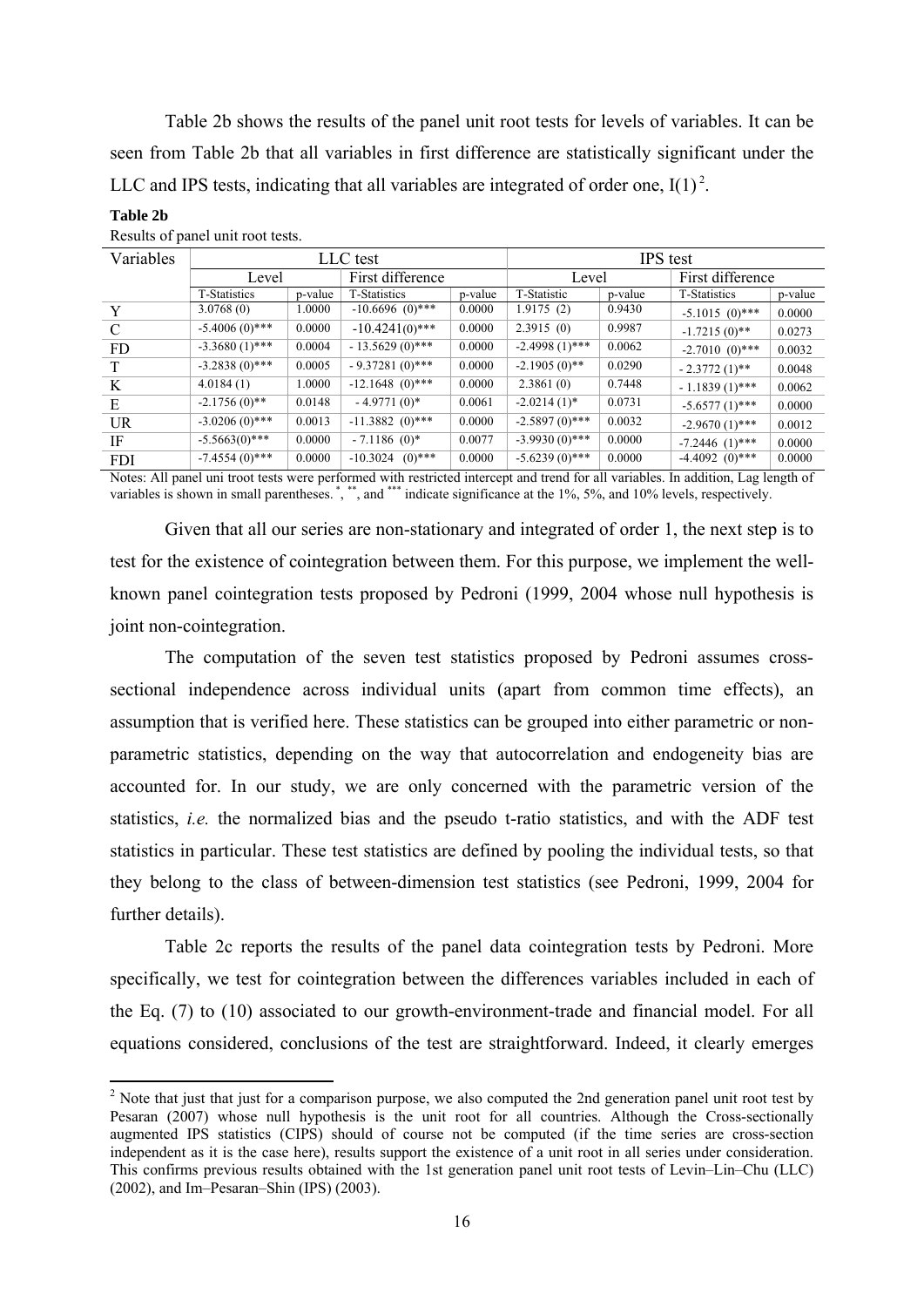from P-values given in Table 2c that in all cases the null hypothesis of no cointegration between variables of the four equations cannot be rejected by the test statistics. This results holds whatever the level of significance chosen (1%, 5%, or 10%) and clearly indicates that the variables included in our four equations are not cointegrated<sup>3</sup>.

#### **Table 2c**

Panel cointegration test results between the variables included in Eq. (7) to (10) (Pedroni, 1999; 2004).

|                                             | ADF-stat | P-value |
|---------------------------------------------|----------|---------|
| Model including the variables of Eq. $(7)$  | 0.37     | 0.64    |
| Model including the variables of Eq. $(8)$  | 0.12     | 0.54    |
| Model including the variables of Eq. $(9)$  | $-0.98$  | 0.16    |
| Model including the variables of Eq. $(10)$ | $-1.12$  | 0.13    |

Notes: i) All specifications includes a constant term.

 ii) As the tests are one-sided, a calculated statistic smaller than the critical value (-1.65 at 5%) leads to the rejection of the null hypothesis of no cointegration

### *4.3. Regression results and Discussions*

While estimating the four-way linkages between  $CO<sub>2</sub>$  emissions, financial development, trade and economic growth, K,  $Y^2$ , E, UR, IF and FDI are included as instrumental variables.

 In addition, before running regressions, some specific tests have been audited. According to Newey (1985) and Smith and Blundell (1986), two important specification tests are used for simultaneous-equation regression models: test of endogeneity/exogeneity and test of overidentifying restrictions. First, the Durbin-Wu-Hausman (DWH) test was used to test the endogeneity for all three equations. The null hypothesis of the DWH endogeneity test is that an ordinary least squares (OLS) estimator of the same equation would yield consistent estimates: that is, an endogeneity among the regressors would not have deleterious effects on OLS estimates. A rejection of the null indicates that endogenous regressors' effects on the estimates are meaningful, and instrumental variables techniques are required. Second, we may test the overidentifying restrictions in order to provide some evidence of the instruments' validity. The instruments' validity is tested using the Hansen test by which the null hypothesis of overidentifying restrictions cannot be rejected. That is, the null hypothesis that the instruments are appropriate cannot be rejected.

 Based on the above diagnostic tests, the estimated coefficients of Eqs. (7) to (10) are given in Tables 3, 4, 5 and 6.

<sup>&</sup>lt;sup>3</sup>Notice that for a comparison purpose, we also computed the bootstrap distribution of Pedroni's test statistics, thereby generating data-specific critical values as in Banerjee and Carrion-i-Silvestre (2006). These critical values are appropriate in the case of cross-sectional dependence (an assumption which was previously rejected for our dataset). We report that the null hypothesis of non-cointegration for all countries is still not rejected for the variables included in Eq.  $(7)$  to Eq.  $(10)$ .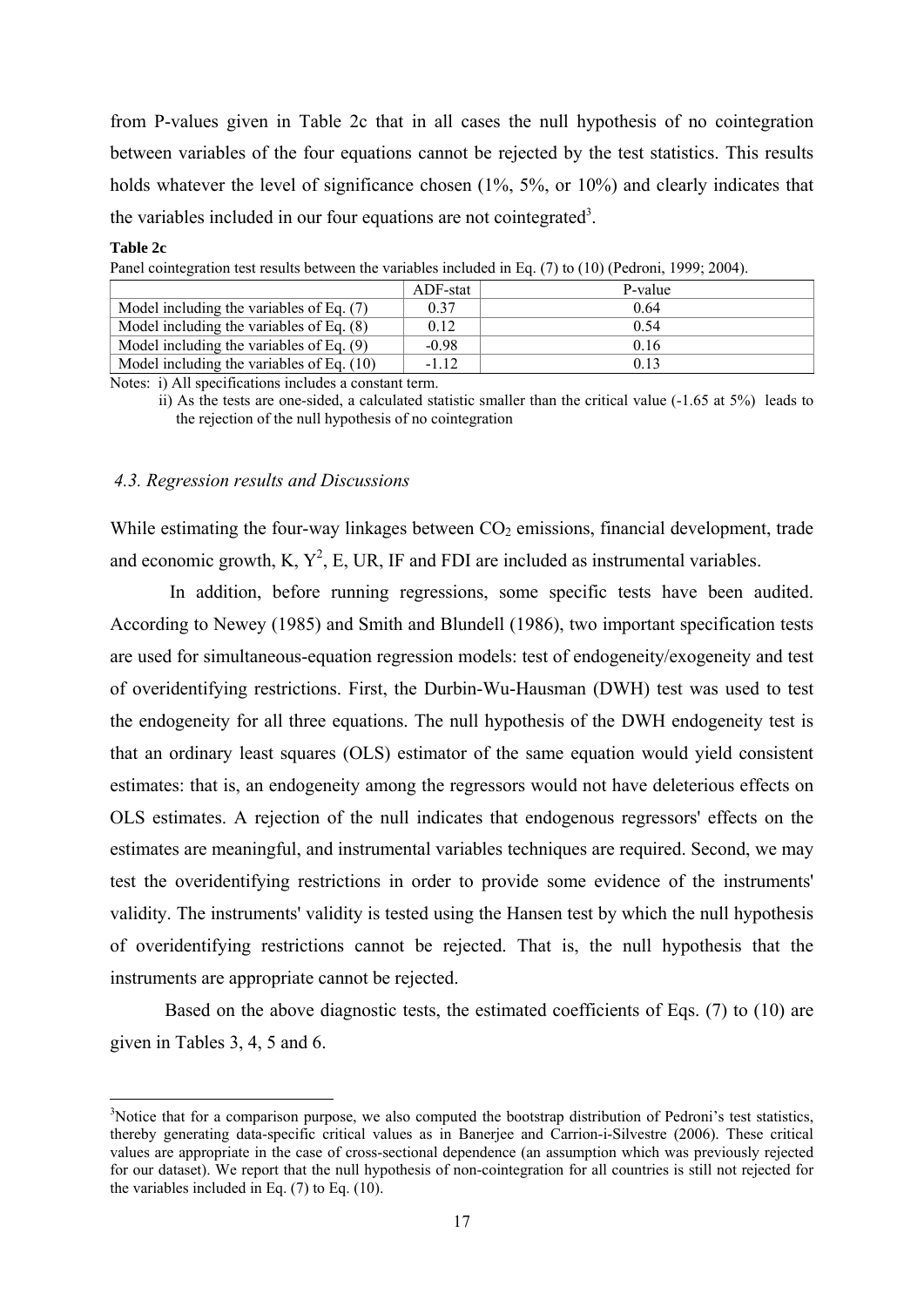The empirical results about Eq. (7) are presented in Table 3, which shows that per capita  $CO<sub>2</sub>$  emissions have a negative and significant impact on per capita GDP for Egypt, Iran, Kuwait, Morocco, Oman, and Tunisia. This implies that economic growth is elastic with respect to  $CO<sub>2</sub>$  emissions, and a 1% increase in environmental degradation decreases economic growth within a range of 0.169% (Tunisia) to 0.519% (Kuwait). For the remaining countries, no significant relationship is found. For the panel result, per capita  $CO<sub>2</sub>$  emissions have a negative and significant impact on economic growth at 1% level. The magnitude of 0.233 implies that a  $1\%$  increase in  $CO<sub>2</sub>$  emissions decreases economic growth by around 0.23%. This result is consistent with the findings of Jayanthakumaran et al. (2012).

 The Coefficient of financial development is positive and significant for 6 countries out of 12. Only for Algeria, Egypt, Iran, Jordan, Morocco, and Tunisia, it significantly affects per capita GDP, however no significant relationship is found for the rest of countries. This suggests that economic growth is elastic with respect to financial development, and a 1% increase in financial development increases economic growth within a range of 0.086% (Algeria) to 0.362% (Jordan). For the panel result, we find that the effect of nuclear energy consumption on economic growth is statistically significant at the 5% level. The magnitude of 0.177 implies that a 1% increase in nuclear energy consumption increases the real income of the selected countries by around 0.18%. This indicates that an increase in financial development tends to promote economic growth. Hence, sound and developed financial system can attract investors, boost the stock market and improve the economic growth (Shahabaz and Lean, 2012).

#### **Table 3**

|                       | Dependent variable : Economic growth |          |              |         |                |         |                   |         |                   |                   |  |
|-----------------------|--------------------------------------|----------|--------------|---------|----------------|---------|-------------------|---------|-------------------|-------------------|--|
| Independent variables |                                      | Constant |              | С       |                | FD      |                   | T       |                   | K                 |  |
| Algeria               | $0.916***$                           | (0.069)  | $-0.015$     | (0.813) | $0.086**$      | (0.017) | $0.135*$          | (0.001) | $0.761*$          | (0.000)           |  |
| Bahrain               | $0.866**$                            | (0.041)  | $-0.167$     | (0.559) | 0.064          | (0.635) | $0.355***$        | (0.065) | $0.233*$          | (0.009)           |  |
| Egypt                 | 7.288*                               | (0.000)  | $-0.423*$    | (0.000) | $0.175*$       | (0.002) | $-0.079**$        | (0.016) | 0.005             | (0.463)           |  |
| Iran                  | 5.325*                               | (0.008)  | $-0.271**$   | (0.022) | $0.259**$      | (0.011) | $-0.125$          | (0.676) | $0.555*$          | (0.003)           |  |
| Jordan                | $-3.555*$                            | (0.002)  | $-0.311$     | (0.167) | $0.362*$       | (0.001) | $0.187***(0.080)$ |         | $0.314*$          | (0.005)           |  |
| Kuwait                | $6.282*$                             | (0.000)  | $-0.519*$    | (0.006) | 0.034          | (0.399) | 0.145             | (0.402) | 0.087             | (0.212)           |  |
| Morocco               | $0.455***$                           | (0.087)  | $-0.284**$   | (0.027) | $0.250***$     | (0.075) | $0.229***$        | (0.057) |                   | $0.277**$ (0.042) |  |
| Oman                  | $-2.232*$                            | (0.000)  | $-0.253**$   | (0.036) | 0.026          | (0.268) | $-0.168**$        | (0.011) |                   | $0.297***(0.078)$ |  |
| Qatar                 | $-1.804***$                          | (0.088)  | $-0.089$     | (0.192) | 0.108          | (0.183) | $0.377*$          | (0.000) |                   | $0.746*$ (0.003)  |  |
| Saudi Arabia          | 8.905*                               | (0.000)  | $-0.188$     | (0.106) | 0.028          | (0.138) | $0.236*$          | (0.000) | $0.104**$ (0.031) |                   |  |
| Syria                 | $2.331**$                            | (0.043)  | $-0.099$     | (0.224) | 0.126          | (0.109) | $-0.119$          | (0.175) | $-0.026$          | (0.721)           |  |
| Tunisia               | $2.852***$                           | (0.087)  | $-0.169**$   | (0.033) | $0.213**$      | (0.021) | $0.203***$        | (0.076) | 0.103             | (0.109)           |  |
| Panel                 | 3.288*                               | (0.000)  | $-0.233*$    | (0.000) | $0.199*$       | (0.002) | $0.176***$        | (0.079) |                   | $0.209**$ (0.044) |  |
| Hansen test (p-value) |                                      |          |              |         | 24.870 (0.104) |         |                   |         |                   |                   |  |
| DWH test (p-value)    |                                      |          | 5.453(0.001) |         |                |         |                   |         |                   |                   |  |

Simultaneous equations GMM-estimation for Eq. 7.

Notes: Values in parentheses are the estimated p-values. Hansen J-test refers to the over-identification test for the restrictions in GMM estimation. DWH-test is the Durbin–Wu–Hausman test for endogeneity.<sup>\*</sup>,\*\*\*, and \*\*\* indicate significance at the 1%, 5%, and 10% levels, respectively.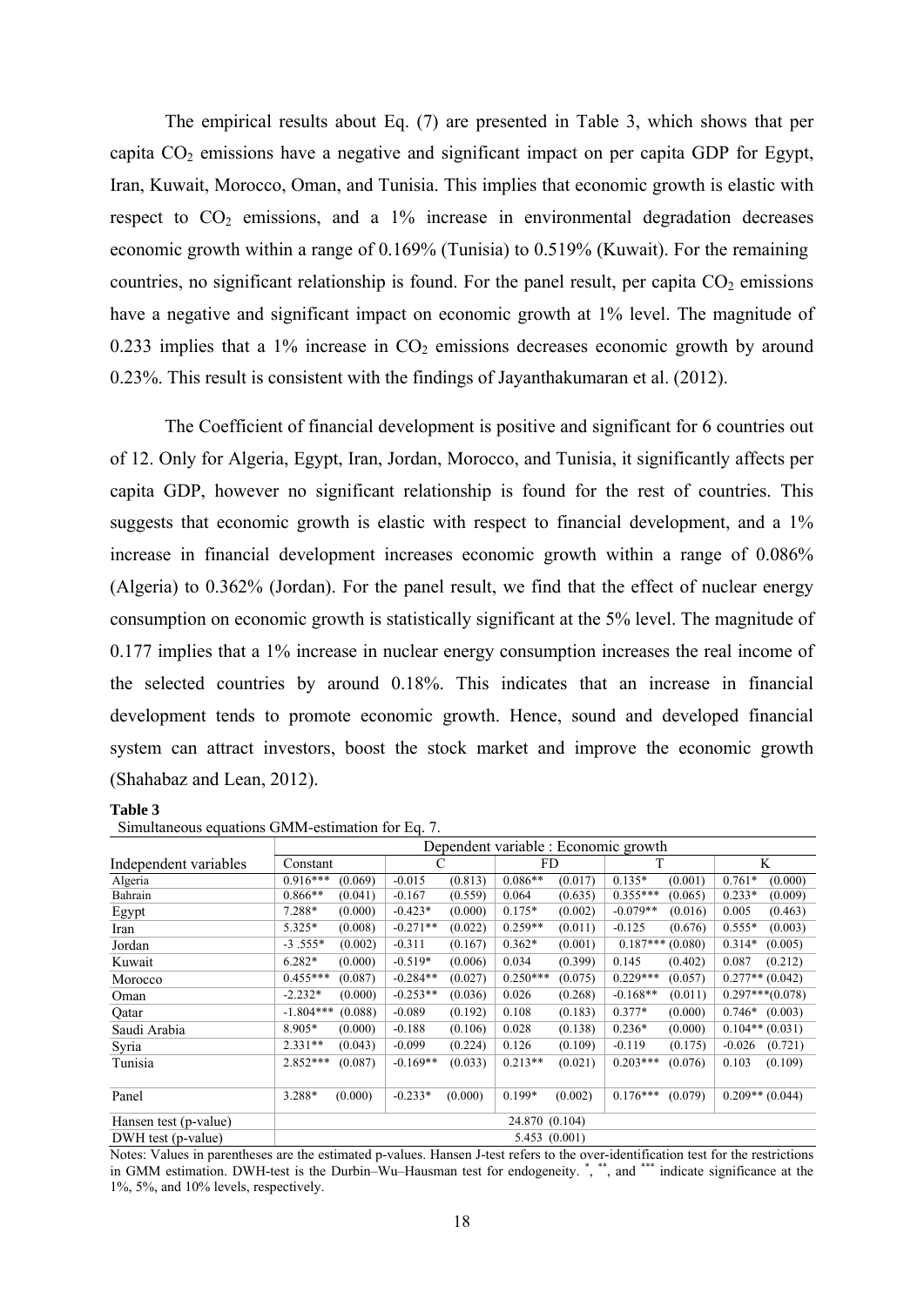In addition, trade openness has a significant impact on per capita GDP for 9 countries out of 12. Only for Algeria, Bahrain, Jordan, Morocco, Qatar, Saudi Arabia, and Tunisia, it positively affects economic growth, however for Egypt and Oman it has a significant negative impact. This suggests that an increase in trade openness tends to decrease economic growth in Egypt and Oman. From the elasticities, it can also be inferred that due to the increase in trade openness, growth goes down more in Oman than in Egypt  $(0.168 > 0.079)$ . The panel estimation indicates that trade openness has a positive and sifnificant impact on per capita GDP at 10% level. The magnitude of 0.176 implies that a 1% rise in trade openness raises economic growth by around 0.18%.

 Finally, the coefficient of capital is positive and significant for 8 countries out of 12. Only for Egypt, Kuwait, Syria and Tunisia no significant relationship is found. For the panel result, it has a positive and significant impact on per capita GDP at the 5% level. This implies that a 1% increase in capital increases economic growth by around 0.21%. The result is consistent with the findings of Omri (2013).

#### **Table 4**

|                       | Dependent variable : $CO2$ emissions |  |                   |                                    |          |                                     |                   |                   |                                          |                  |                                 |         |            |           |
|-----------------------|--------------------------------------|--|-------------------|------------------------------------|----------|-------------------------------------|-------------------|-------------------|------------------------------------------|------------------|---------------------------------|---------|------------|-----------|
| Independent variables | Constant                             |  | Y                 |                                    |          | FD                                  |                   | T                 | $\mathbf{Y}^2$                           |                  |                                 | E       |            | <b>UR</b> |
| Algeria               | $-4.999**$ (0.037)                   |  | 0.192             | (0.131)                            | 0.096    | (0.378)                             | $0.318**$         | (0.015)           | $-0.138$                                 |                  | $(0.116)$ 0.178***              | (0.099) | 0.061      | (0.421)   |
| Bahrain               | $2.344***(0.091)$                    |  | 0.089             | (0.244)                            | $-0.282$ | (0.167)                             | $0.484*$          | (0.001)           | $-0.083$                                 |                  | $(0.531)$ 0.193***              | (0.069) | 0.105      | (0.211)   |
| Egypt                 | (0.022)<br>7.189**                   |  | $0.189***(0.071)$ |                                    | 0.125    | (0.233)                             | 0.113             | (0.187)           | $-0.265**$                               | $(0.013)$ 0.098  |                                 | (0.165) | $0.321**$  | (0.039)   |
| Iran                  | $-10.213*(0.000)$                    |  | $0.560*$          | $(0.002)$ 0.070                    |          | $(0.343)$ 0.170                     |                   | (0.219)           | $-0.462*$                                |                  | $(0.003)$ 0.318**               | (0.032) | $0.146***$ | (0.052)   |
| Jordan                | $-4.312**$ (0.012) 0.089             |  |                   |                                    |          | $(0.139)$ -0.178*** $(0.055)$ 0.137 |                   | (0.123)           | 0.166                                    | $(0.218)$ 0.180  |                                 | (0.109) | $-0.210$   | (0.129)   |
| Kuwait                | $-7.310*$                            |  | $(0.000)$ 0.348*  | $(0.005)$ 0.161                    |          | (0.121)                             | 0.082             | (0.209)           | $-0.133**$                               | $(0.047)$ 0.202* |                                 | (0.008) | $0.189**$  | (0.044)   |
| Morocco               | $-12.198*(0.000)$                    |  | $0.199**$         | (0.025)                            | 0.141    | (0.133)                             | 0.166             | (0.197)           | $-0.091$                                 |                  | $(0.318)$ 0.279***              | (0.821) | $0.222***$ | (0.068)   |
| Oman                  | $-9.444*$                            |  | $(0.007)$ 0.387** | $(0.018)$ -0.190                   |          | (0.162)                             | 0.099             | (0.217)           | 0.112                                    | $(0.178)$ 0.101  |                                 | (0.347) | 0.277      | (0.188)   |
| Qatar                 | $-6.367**$ (0.046) 0.349*            |  |                   | $(0.000)$ 0.211**                  |          | (0.029)                             | $0.308**$ (0.011) |                   | $-0.156**$                               | $(0.083)$ 0.349  |                                 | (0.126) | 0.181      | (0.236)   |
| Saudi Arabia          | 18.356*                              |  | $(0.000)$ 0.313*  | $(0.001)$ 0.144                    |          | (0.167)                             | 0.083             | (0.471)           | $-0.192***$                              |                  | $(0.053)$ 0.188***              | (0.072) | $0.193**$  | (0.038)   |
| Syria                 | 12.850*                              |  |                   | $(0.000)$ 0.194*** $(0.059)$ 0.089 |          | (0.341)                             | 0.110             | (0.289)           | 0.055                                    |                  | $(0.481)$ 0.149***              | (0.050) | 0.169      | (0.203)   |
| Tunisia               | $-5.019**$ (0.023) 0.193***(0.061)   |  |                   |                                    | $-0.102$ | (0.189)                             | 0.173             | (0.145)           | $-0.098$                                 |                  | $(0.523)$ $[0.172***$ $(0.044)$ |         | 0.211      | (0.105)   |
| Panel                 | $-4.024**$ (0.010) 0.469*            |  |                   | $(0.005)$ -0.199                   |          | (0.137)                             |                   | $0.193***(0.104)$ | $\left  -0.193***(0.067) \right  0.488*$ |                  |                                 | (0.000) | 0.090      | (0.216)   |
| Hansen test (p-value) |                                      |  |                   |                                    |          |                                     |                   | 4.591(0.294)      |                                          |                  |                                 |         |            |           |
| DWH test (p-value)    |                                      |  |                   |                                    |          |                                     |                   | 9.705(0.021)      |                                          |                  |                                 |         |            |           |

Simultaneous equations GMM-estimation for Eq. 8.

Notes : Values in parentheses are the estimated p-values. Hansen J-test refers to the over-identification test for the restrictions in GMM estimation. DWH-test is the Durbin–Wu–Hausman test for endogeneity.<sup>\*</sup>,\*\*\*, and \*\*\*\* indicate significance at the 1%, 5%, and 10% levels, respectively.

 Table 4 presents the estimated results about Eq. (8). It appears that per capita GDP has a positive and statistically significant impact on per capita  $CO<sub>2</sub>$  emissions for 9 countries out of 12. This implies that a 1% increase in per capita GDP increases  $CO<sub>2</sub>$  emissions by around 0.19%, 0.60%, 0.35%, 0.20%, 0.40%, 0.35%, 0.31%, 019% and 0.19% for Egypt, Iran, Kuwait, Morocco, Oman, Qatar, Saudi Arabia, Syria and Tunisia, respectively. For the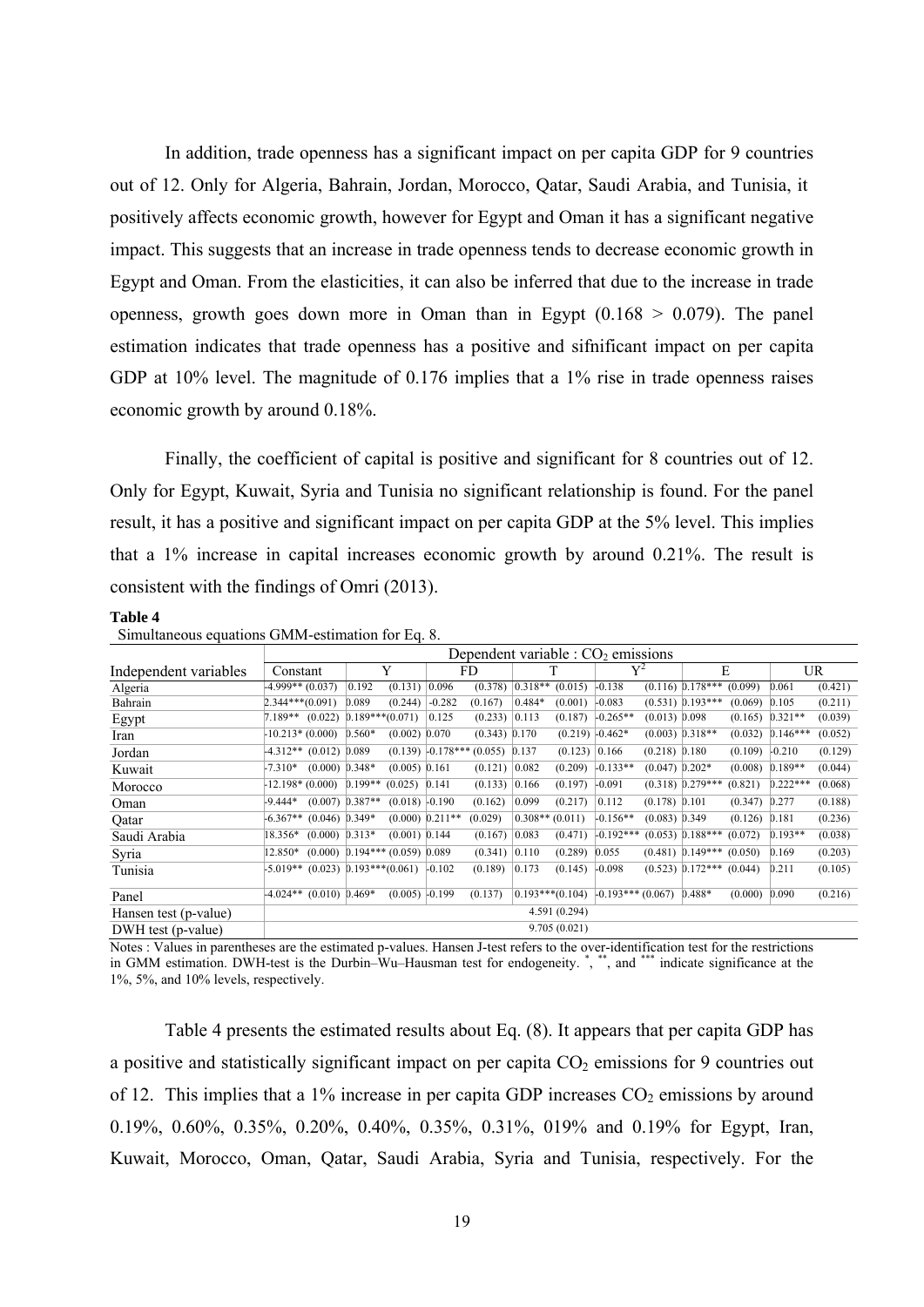remaining countries, no significant relationship is found. The panel result shows that per capita GDP has a positive and significant impact on per capita  $CO<sub>2</sub>$  emissions at the 1% level. The magnitude of 0.469 indicates that a 1% increase in per capita GDP increases  $CO<sub>2</sub>$ emissions by around 0.47%. This implies that an increase in economic growth tends to increase the environment degradation. The results are consistent with the findings of Halicioglu (2009) for Turkey; Fodha and Zaghdoud (2010) for Tunisia; Wang et al. (2011) for China; Arouri et al. (2012) for 12 MENA countries; Jayanthakumaran et al. (2012) for both China and India; Saboori et al. (2012) for Malaysia; and Lee (2013) for G20 countries.

 Regarding the financial development variable, it is found that financial development has a significant impact only for 2 countries out of 12. Only for Qatar, it positively affects per capita  $CO<sub>2</sub>$  emissions, however for Jordan it has a negative impact. This result is consisting with the findings of Tamazian et al. (2009), Sadorsky (2010) and Zhang (2011). For the remaining countries, no significant relationship is found. For the panel result, it has an insignificant negative impact on per capita  $CO<sub>2</sub>$  emisssions. The result is in line with Ozturk and Acaravci (2013) for Turkey.

In addition, trade openness has a positive and significant impact on  $CO<sub>2</sub>$  emissions only for 3 countries out of 12. This implies that a 1% increase in foreign trade to GDP ratio increases  $CO<sub>2</sub>$  emissions by around 0.32%, 0.48%, and 0.31%, for Algeria, Bahrain, and Qatart, respectively. For the remaining countries, no significant relationship is found. The panel estimation shows that openness has a positive and significant impact on  $CO<sub>2</sub>$  emissions at 10% level. It shows that an increase in foreign trade to GDP ratio results in an increase in per capita  $CO<sub>2</sub>$  emissions. The result is in line with Managi et al. (2009). They insisted on the importance of foreign trade in determining the level of CO2 emissions. In their analysis, they attempted to analyze the emission generated in the transport sector. They concentrated on China's export and found that trade plays an important role in generating emission in the transport sector and that greater emissions is attributable to exports rather than to imports.

The coefficient of the square of GDP is negative and statistically significant only for Egypt, Iran, Kuwait, Qatar and Saudi Arabi. These results support the validity of EKC hypothesis in these four countries. For the panel result, the square of GDP has negative and significant impact on  $CO_2$  emissions. It means that the level of per capita  $CO_2$  emissions initially increases with per capita GDP, until it reaches its stabilization point, any increase in per capita GDP likely reduces the per capita carbon emissions. The result is consisting with the finding of Saboori et al. (2012) and Ozturk and Acaravci (2013). For the panel result, no significant relationship is found.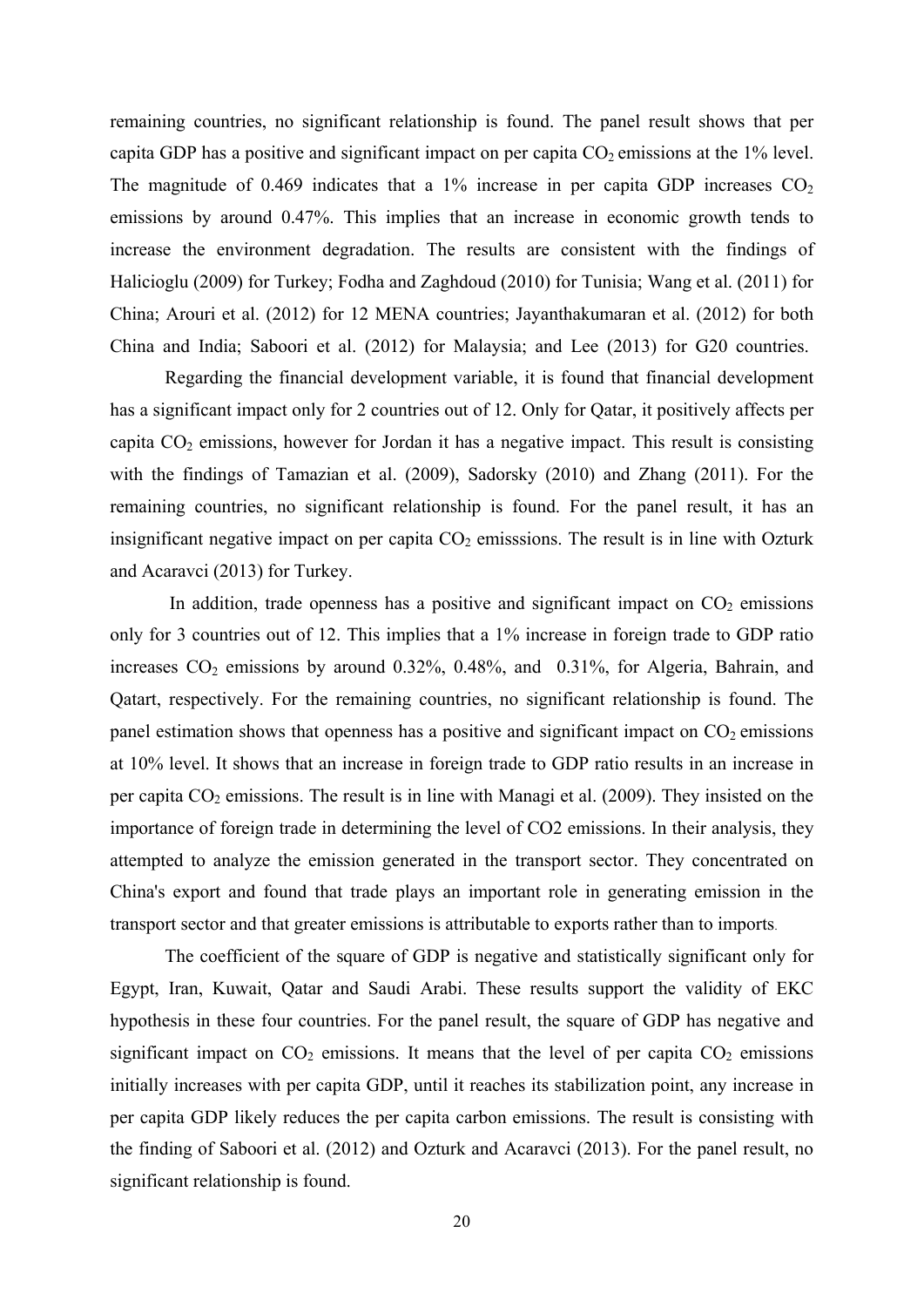Thereafter, the coeifficient of per capita energy consumption is posititive and statistically significant for all the countries, except for Egypt, Jordan, Oman and Qatar. This implies that per capita  $CO<sub>2</sub>$  emissions are elastic with respect to per capita energy consumption, and a 1% increase in the use of energy increases environmental degradation within a range of 0.149% (Syria) to 0.318% (Iran). For the panel estimation, per capita energy consumption has a positive and significant impact on per capita  $CO<sub>2</sub>$  emissions at 1% level. The magnitude of 0.488 implies that a 1% rise in energy consumption increases  $CO<sub>2</sub>$ emissions by 0.49%. This implies that an increase in energy consumption increase the environment degradation. This finding is in line with Soytas et al. (2007) for United States; Halicioglu (2009) for Turkey; Zhang and Cheng (2009) for China, Arouri et al. (2012) for MENA countries.

 Finally, the urbanization variable has a positive and significant effect on per capita  $CO<sub>2</sub>$  emissions only for 5 countries out of 12. This implies that a 1% increase in urbanization increases per capita  $CO_2$  emissions by around 0.32%, 0.15%, 0.19%, 0.22%, and 0.19%, for Egypt, Iran, Kuwait, Morocco and Saudi Arabia, respectively. This indicates that an increase in the urbanization tends to increase per capita  $CO<sub>2</sub>$  emissions in these five countries. This result is consistent with findings of Hossain (2011). For the panel estimation, urbanization has no significant impact on the enevironmental degradation for the region as a whole.

 The empirical results about Eq. (9) are presented in Table 5, which shows that per capita GDP has a positive and significant impact on the level of financial development for 8 countries out of 12. This implies that a 1% increase in per capita GDP increases financial development by around 0.20%, 0.25%, 0.31%, 0.26%, 0.18%, 0.25%, 0.45%, and 0.24% for Algeria, Egypt, Iran, Jordan, Morocco, Qatar, Saudi Arabia, and Tunisia, respectively. For the remaining countries, no significant relationship is found. The panel result shows that per capita GDP has an insignificant impact on financial development. This implies that an increase in economic growth does not exert an effect on the level of financial development.

Regarding the pollutant variable, we find that per capita  $CO<sub>2</sub>$  emissions have a negative and significant impact on financial development only for 5 countries out of 12. This implies that the level of financial development is elastic with respect to  $CO<sub>2</sub>$  emissions, and a 1% increase in environmental degradation decreases financial development within a range of 0.179% (Bahrain) to 0.396% (Egypt). For the remaining countries, no significant relationship is found. For the panel result, per capita  $CO<sub>2</sub>$  emissions have no significant impact on financial development. This indicates that financial development in MENA countries has not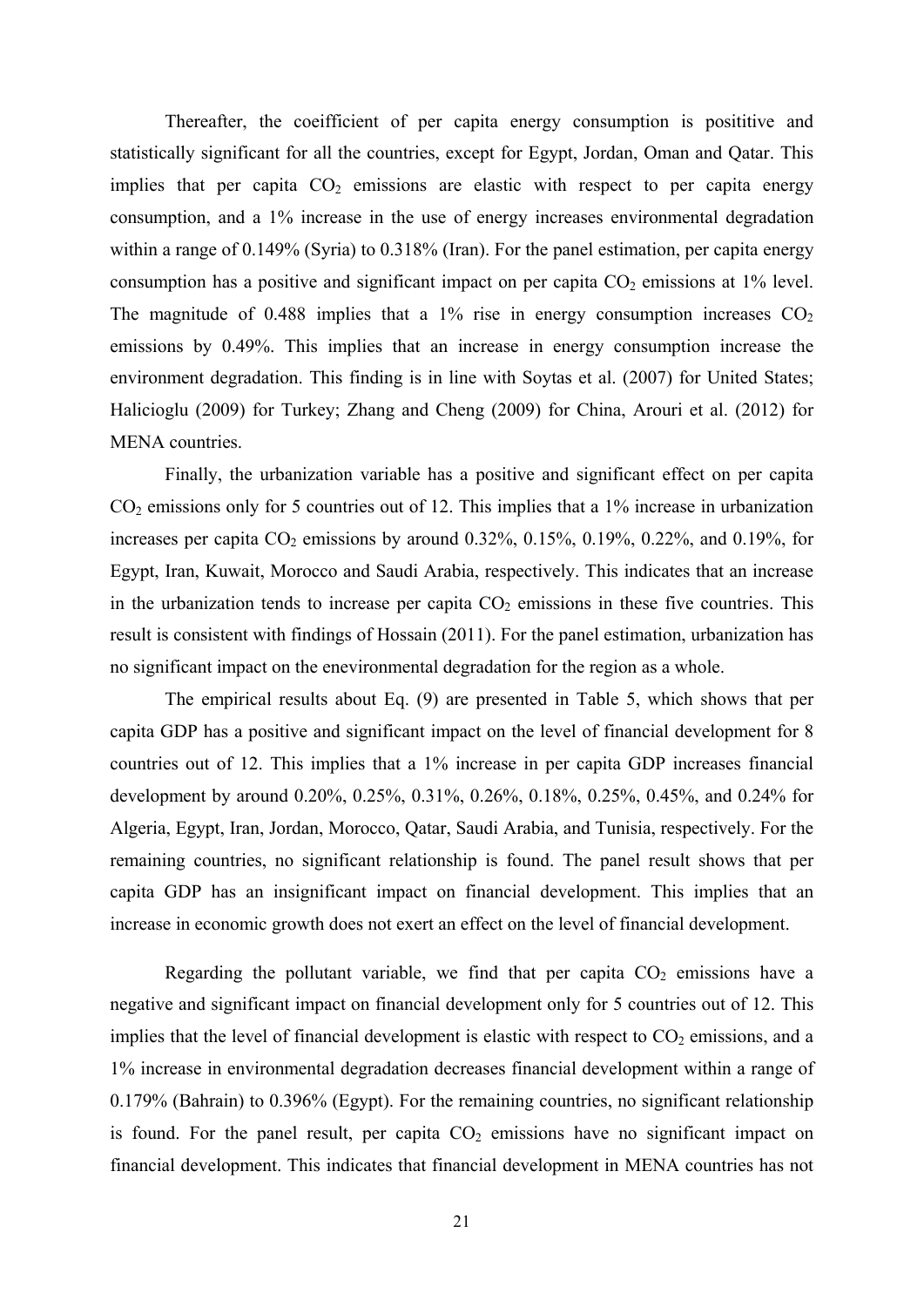taken place at the expense of per capita  $CO<sub>2</sub>$  emissions. This result is consistent with the findings of Shabaz (2013b) for Indonesia.

| Simultaneous equations Givily-estimation for Eq. 9. |             |                                            |            |         |             |         |            |         |            |         |  |  |
|-----------------------------------------------------|-------------|--------------------------------------------|------------|---------|-------------|---------|------------|---------|------------|---------|--|--|
|                                                     |             | Dependent variable : Financial development |            |         |             |         |            |         |            |         |  |  |
| Independent variables                               | Constant    |                                            |            |         |             |         |            |         |            | IF      |  |  |
| Algeria                                             | $-5.078**$  | (0.016)                                    | $0.203***$ | (0.054) | $-0.069$    | (0.298) | $0.366***$ | (0.099) | $-0.255**$ | (0.032) |  |  |
| Bahrain                                             | 16.542*     | (0.000)                                    | 0.143      | (0.223) | $-0.179***$ | (0.082) | $-0.087$   | (0.311) | $-0.240**$ | (0.032) |  |  |
| Egypt                                               | 8.145*      | (0.008)                                    | $0.249**$  | (0.025) | $-0.396*$   | (0.002) | 0.117      | (0.145) | $-0.061$   | (0.187) |  |  |
| Iran                                                | $-10.158*$  | (0.003)                                    | $0.313*$   | (0.007) | $-0.209**$  | (0.026) | $0.274***$ | (0.071) | $-0.189**$ | (0.037) |  |  |
| Jordan                                              | $-4.361**$  | (0.048)                                    | $0.255**$  | (0.011) | $-0.121$    | (0.172) | 0.045      | (0.374) | $-0.088$   | (0.216) |  |  |
| Kuwait                                              | $-8.135***$ | (0.074)                                    | 0.089      | (0.532) | 0.089       | (0.156) | 0.178      | (0.176) | $-0.165$   | (0.108) |  |  |

Hansen test (p-value) 15.521 (0.223) DWH test (p-value) 3.144 (0.013)

**Table 5**  ations GMM-estimation for Eq. 9.

Notes: Values in parentheses are the estimated p-values. Hansen J-test refers to the over-identification test for the restrictions in GMM estimation. DWH-test is the Durbin–Wu–Hausman test for endogeneity. \*, \*\*, and indicate significance at the 1%, 5%, and 10% levels, respectively.

Morocco  $4.823**$   $(0.018)$   $0.183***$   $(0.068)$   $-0.388*$   $(0.004)$   $0.063$   $(0.278)$   $-0.195***$   $(0.053)$ Oman -7.779\*\* (0.011) 0.099 (0.133) -0.051 (0.367) 0.081 (0.255) -0.281 (0.105) Qatar 7.277\* (0.000) 0.253\* (0.006) -0.187\*\* (0.048) 0.111 (0.301) -0.103 (0.281) Saudi Arabia 3.487\*\*\* (0.087) 0.451\*\* (0.039) -0.095 (0.180) 0.266\* (0.005) -0.142\*\* (0.018) Syria -11.239\* (0.000) 0.189 (0.103) -0.127 (0.107) 0.182 (0.128) -0.199\*\*\* (0.052) Tunisia 6.127\* (0.003) 0.240\*\*\* (0.070) -0.082 (0.222) -0.213\*\* (0.019) -0.196\*\*\* (0.059) Panel -2.306\*  $(0.008)$  0.071  $(0.214)$  -0.138  $(0.111)$  0.443\*  $(0.009)$  0.177\*\*\*  $(0.059)$ 

 In addition, trade openness has a significant impact on financial development for 3 countries out of 12. Only for Algeria and Iran, it positively affects financial development, however a negative relationship is found for Tunisia. For the rest of countries, no significant relationship is found. The panel estimation shows that tarde openness has a positive and significant impact on the level of financial development at 5% level. The magnitude of 0.443 implies that a 1% increase in trade openness increases financial development by around 0.24%. This finding is in line with Yucel (2009) for Turkey.

 Finally, the coefficient of inflation is negative and significant only for 7 countries out of 12. This implies that financial development is elastic with respect to inflation, and a 1% increase in the inflation rate decreases the level of financial development within a range of 0.142% (Saudi Arabia) to 0.255% (Algeria). For the panel estimation, the coeifficient of inflation is negative and significant at 10% level. The magnitude of 0.177 implies that a 1% increase in inflation decreases financial development by around 0.18%. This result is consistent with the findings of Dehesa et al. (2007) for a panel of 120 countries and Zoli (2007) for a panel of emerging European countries.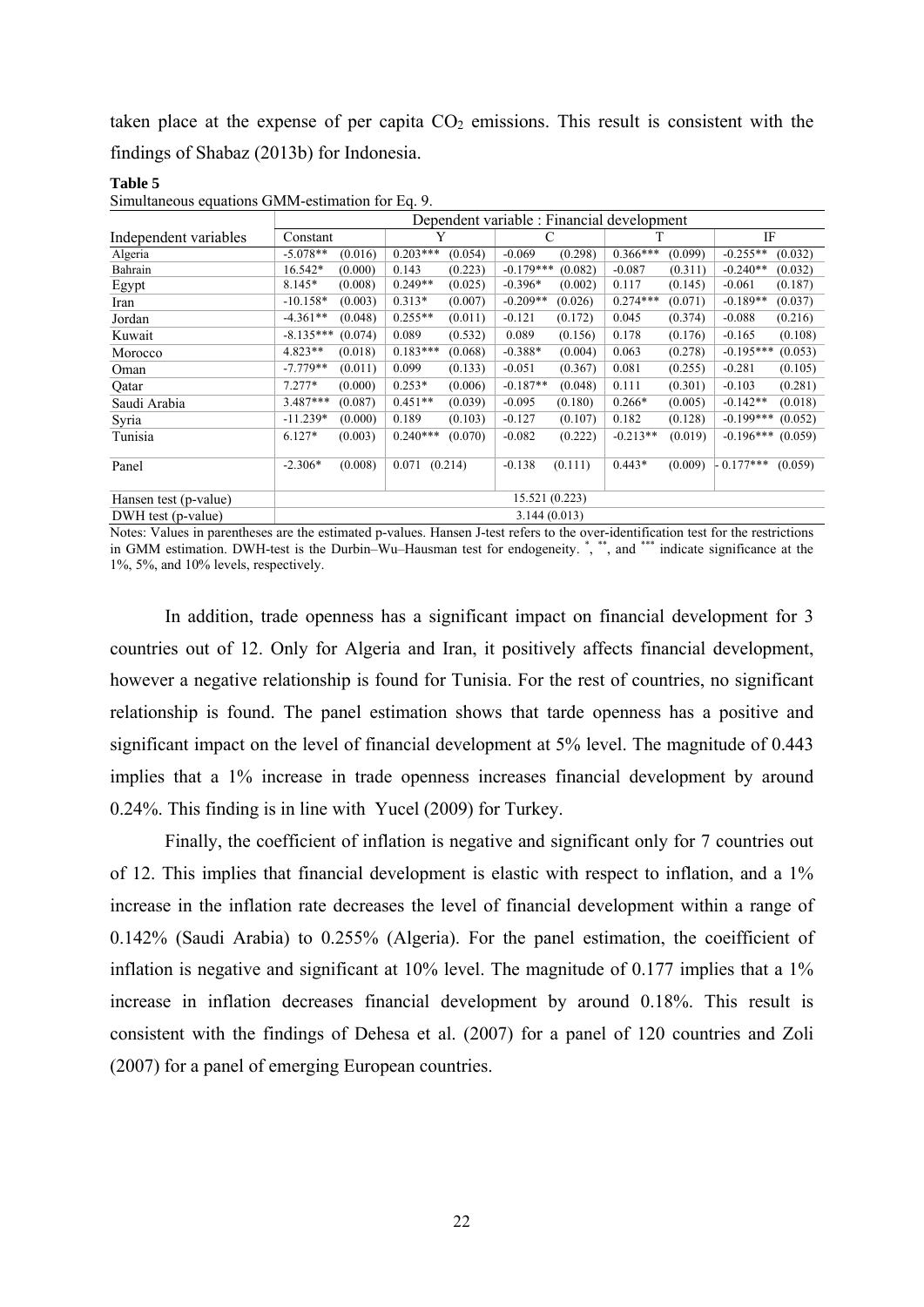|                       |                        |                       | Dependent variable : Trade |                       |                      |  |  |  |  |  |
|-----------------------|------------------------|-----------------------|----------------------------|-----------------------|----------------------|--|--|--|--|--|
| Independent variables | Constant               | Y                     | C                          | FD.                   | <b>FDI</b>           |  |  |  |  |  |
| Algeria               | $-5.616**$             | $0.289***$            | $-0.187$                   | $0.378***$            | $0.179**$            |  |  |  |  |  |
|                       | (0.018)                | (0.074)               | (0.109)                    | (0.066)               | (0.013)              |  |  |  |  |  |
| Bahrain               | 8.299*                 | 0.146                 | $-0.121$                   | 0.090                 | 0.047                |  |  |  |  |  |
|                       | (0.000)                | (0.324)               | (0.219)                    | (0.318)               | (0.399)              |  |  |  |  |  |
| Egypt                 | $-6.636*$              | $0.410*$              | (0.412)                    | $0.331*$              | (0.263)              |  |  |  |  |  |
|                       | (0.002)                | (0.000)               | $-0.045$                   | (0.004)               | 0.109                |  |  |  |  |  |
| Iran                  | $-4.230***$            | $0.209**$             | $-0.187***$                | $0.197**$             | (0.209)              |  |  |  |  |  |
|                       | (0.060)                | (0.012)               | (0.088)                    | (0.040)               | 0.124                |  |  |  |  |  |
| Jordan                | 13.913*                | $0.177***$            | $-0.093$                   | $0.501*$              | (0.030)              |  |  |  |  |  |
|                       | (0.003)                | (0.081)               | (0.201)                    | (0.000)               | $0.274**$            |  |  |  |  |  |
| Kuwait                | $3.823*$               | (0.199)               | $-0.211$                   | 0.118                 | 0.059                |  |  |  |  |  |
|                       | (0.005)                | 0.106                 | (0.104)                    | (0.189)               | (0.288)              |  |  |  |  |  |
| Morocco               | $-7.904*$              | $0.272**$             | $-0.199**$                 | $0.309*$              | $0.299*$             |  |  |  |  |  |
|                       | (0.000)                | (0.013)               | (0.045)                    | (0.001)               | (0.008)              |  |  |  |  |  |
| Oman                  | $-3.096**$             | 0.139                 | $-0.065$                   | 0.122                 | 0.109                |  |  |  |  |  |
|                       | (0.044)                | (0.110)               | (0.42)                     | (0.188)               | (0.128)              |  |  |  |  |  |
| Qatar                 | $-4.212***$<br>(0.081) | $0.532*$<br>(0.002)   | $-0.129$<br>(0.183)        | $0.179***$<br>(0.051) | $0.292***(0.077)$    |  |  |  |  |  |
| Saudi Arabia          | $-12.225*$<br>(0.000)  | 0.124<br>(0.169)      | $-0.081$<br>(0.290)        | $0.233**$<br>(0.020)  | $0.189***(0.092)$    |  |  |  |  |  |
| Syria                 | 4.349*                 | 0.089                 | $-0.161$                   | 0.070                 | 0.117                |  |  |  |  |  |
|                       | (0.000)                | (0.291)               | (0.107)                    | (0.281)               | (0.178)              |  |  |  |  |  |
| Tunisia               | $4.117**$<br>(0.038)   | $0.198*$<br>(0.007)   | $-0.091$<br>(0.306)        | $0.271**$<br>(0.010)  | $0.188***(0.082)$    |  |  |  |  |  |
|                       |                        |                       |                            |                       |                      |  |  |  |  |  |
| Panel                 | $3.060***(0.075)$      | $0.175***$<br>(0.059) | $-0.099$<br>(0.146)        | $0.195**$<br>(0.042)  | $0.211**$<br>(0.046) |  |  |  |  |  |
| Hansen test (p-value) |                        |                       | 18.753 (0.371)             |                       |                      |  |  |  |  |  |
| DWH test (p-value)    | 6.944(0.009)           |                       |                            |                       |                      |  |  |  |  |  |

**Table 6**  Simultaneous equations GMM-estimation for Eq. 10.

Notes: Values in parentheses are the estimated p-values. Hansen J-test refers to the over-identification test for the restrictions in GMM estimation. DWH-test is the Durbin–Wu–Hausman test for endogeneity.<sup>\*</sup>,\*\*\*, and \*\*\*\* indicate significance at the 1%, 5%, and 10% levels, respectively.

 Table 6 presents the estimated results about Eq. (10). It appears that per capita GDP has a positive and significant impact on foreign trade to GDP ratio for 7 countries out of 12. This implies that a 1% increase in per capita GDP increases foreign trade to GDP ratio by around 0.29%, 0.41%, 0.21%, 0.18%, 0.28%, 0.53%, and 0.20% for Algeria, Egypt, Iran, Jordan, Morocco, Qatar, and Tunisia, respectively. For the remaining countries, no significant relationship is found. The panel result shows that per capita GDP has a positive and significant impact on financial development at the 10% level. The magnitude of 0.175 indicates that a 1% increase in per capita GDP increases trade openness in the MENA region by around 0.18%. This implies that an increase in economic growth tends to increase the level of foreign trade to GDP ratio. In addition, the coeifficient of per capita  $CO<sub>2</sub>$  emissions have a negative and significant impact on financial development only for Iran and Morocco. For the remaining countries, no significant relationship is found. From the elasticities, it can also be inferred that due to the increase in  $CO<sub>2</sub>$  emissions, foreign trade to GDP ratio goes down more in Morocco than in Iran  $(0.199 > 0.187)$ . This result is consistent with the findings of almulali and Ting (2014) for six regions. For the panel estimation, we find that per capita  $CO<sub>2</sub>$ emissions have no significant impact on trade liberalisation. This finding is in line with Kohler (2013) for Turkey.

 The coeifficient of financial development is positive and significant for 8 countries out of 12. This implies that a 1% increase domestic credit to private sector increases foreign trade to GDP ratio by around 0.38%, 0.33%, 0.20%, 0.50%, 0.31%, 0.18%, 23% and 0.27% for Algeria, Egypt, Iran, Jordan, Morocco, Qatar, Saudi Arabia, and Tunisia, respectively. For the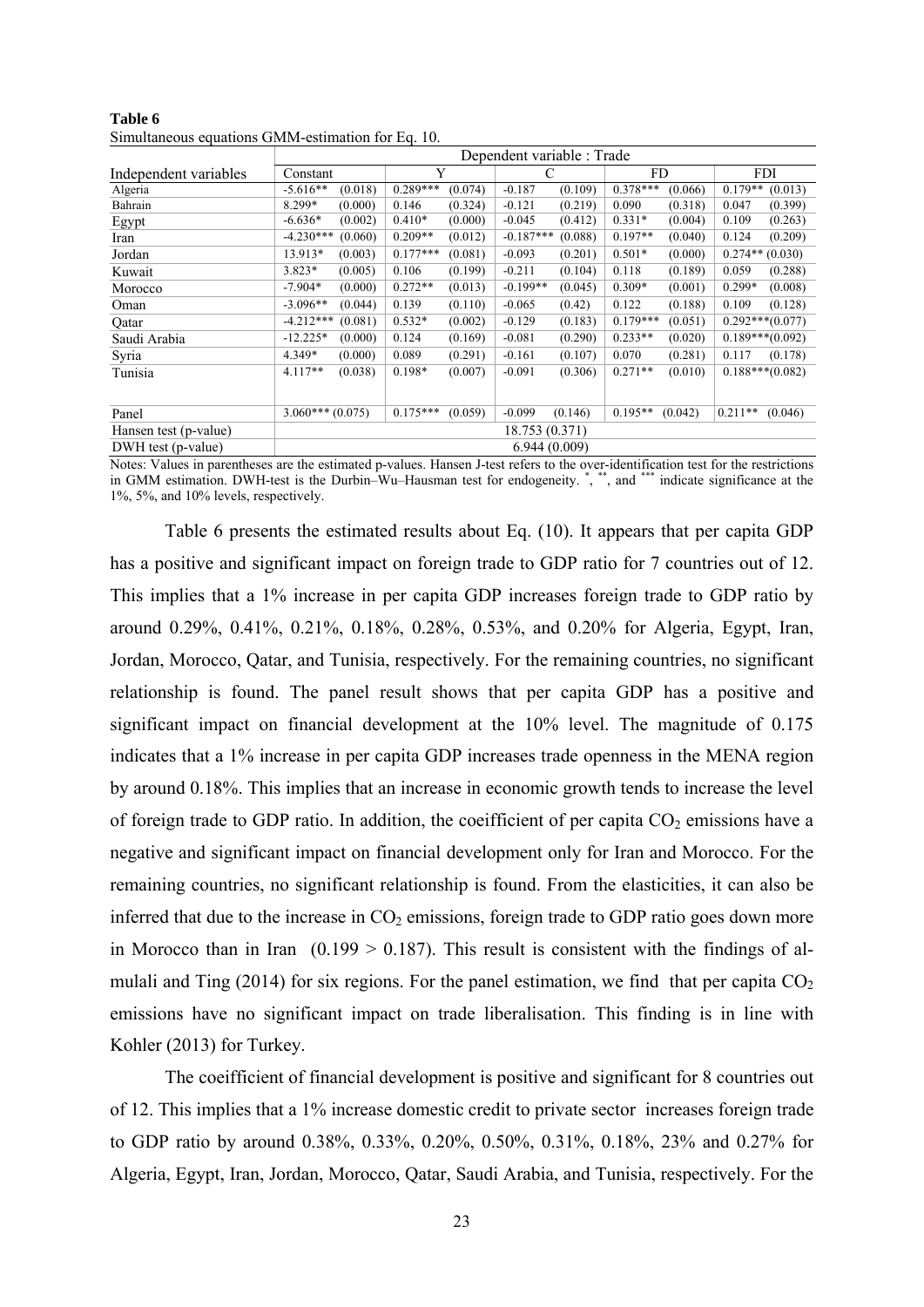remaining countries, no significant relationship is found. The panel result shows that the level of financial development has a positive and significant impact on foreign trade to GDP ratio at the 5% level. The magnitude of 0.195 indicates that a 1% increase in financial development increases trade openness in the MENA region by around 0.20%. This implies that an increase in financial development tends to increase the level of foreign trade to GDP ratio. The result is consistent with the findings of Menyah et al. (2014).

 Finally, FDI has a positive and significant impact on trade openness for 6 countries out of 12. This implies that financial development is elastic with respect to FDI, and a 1% increase in the FDI rate increases the level of financial development within a range of 0.179% (Algeria) to 0.299% (Morocco). For the panel estimation, the coeifficient of FDI is positive and significant at 5% level. The magnitude of 0.211 implies that a 1% increase in FDI increases financial development by around 0.21%.

 Overall, the above-discussed results regarding the individual cases can be summarized as follows. First, according to the causal relationship between  $CO<sub>2</sub>$  emissions and economic growth, our results supported evidence of the feedback hypothesis for Egypt, Iran, Kuwait, Morocco, Omand, and Tunisia. The neutrality hypothesis is present for Algeria, Bahrain, and Jordan. The unidirectional causality running from economic growth to  $CO<sub>2</sub>$  emissions is supported for Quatar, Saudi Arabia, and Syria. Second, according to the causal relationship between financial development and economic growth, we identified the feedback hypothesis for Algeria, Egypt, Iran, Jordan, Morocco, and Tunisia ; the neutrality hypothesis for Bahrain, Kuwait, Oman, and Syria ; and the unidirectional causality running from economic growth to financial development for Qatar and Saudi Arabia. Third, according to the causal linkage between financial development and  $CO<sub>2</sub>$  emissions, we supported evidence of the feedback hypothesis only for Qatar ; the neutrality hypothesis for Algeria, Kuwait, Oman, Saudi Arabia, Syria, and Tunisia ; the unidirectional causality running from financial development to  $CO<sub>2</sub>$  emissions only for Jordan; and the undirectional causality running from  $CO<sub>2</sub>$ emissions to financial development for Bahrain, Egypt, Iran, and Morocco. Fourth, according to the causal linkage between to trade openness and economic growth, we showed that there is a feedback hypothesis for Algeria, Egypt, Jordan, Morocco, Qatar, and Tunisia ; neutrality hypothesis for Kuwait and Syria; unidirectional causality running from trade openness to economic growth for Bahrain, Oman, and Saudi Arabia ; and unidirectional causality running from economic growth to trade openness only for Iran. Fifth, our findings supported also, according to causal relationship between trade and  $CO<sub>2</sub>$  emissions, the neutrality hypothesis for Egypt, Jordan, Kuwait, Oman, Saudi Arabia, Syria, and Tunisia ; the unidirectional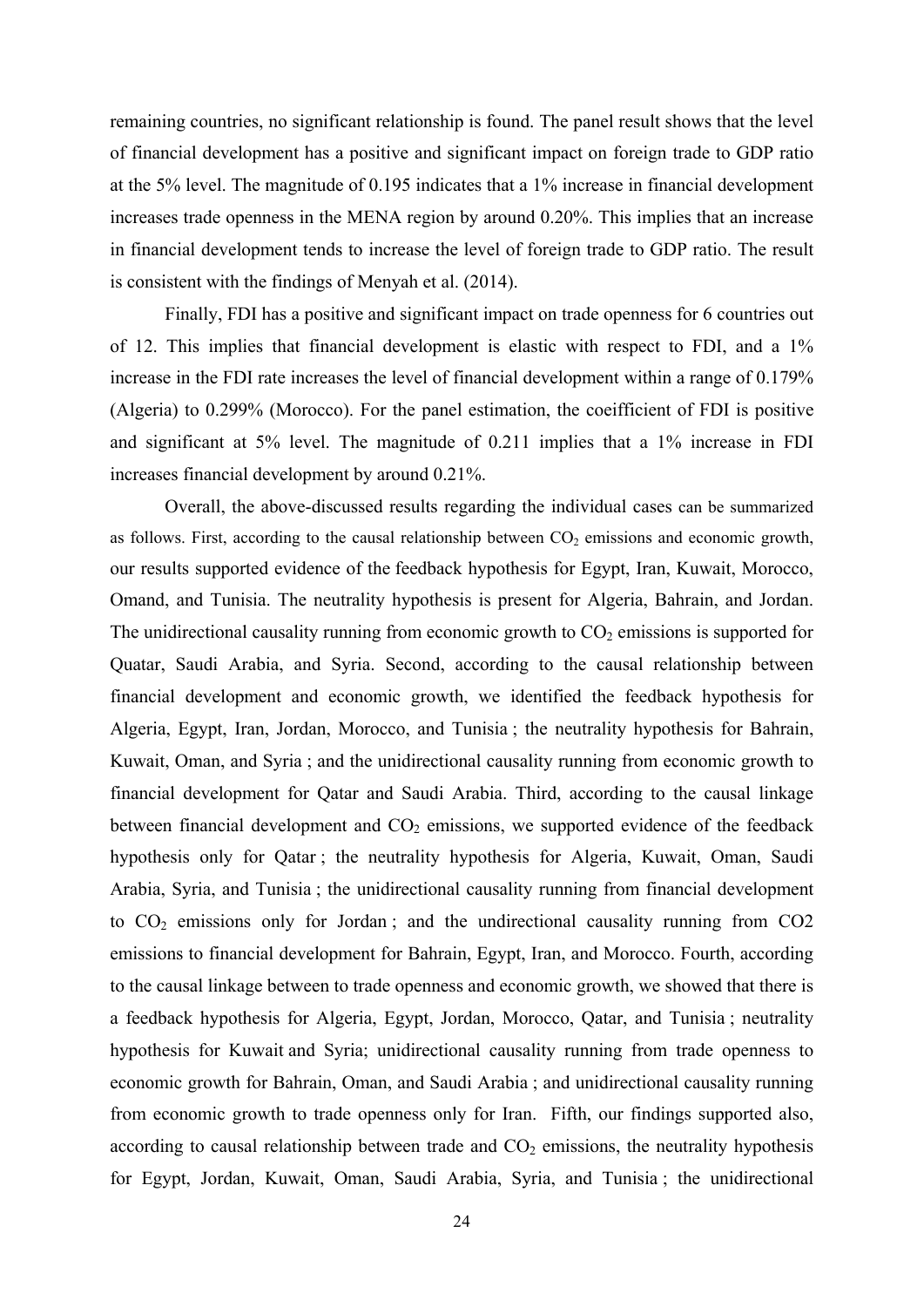causality running from trade openness to  $CO<sub>2</sub>$  emissions for Algeria, Bahrain, and Qatar; and the unidirectional causality running from  $CO<sub>2</sub>$  emissions to trade openness for Iran and Morocco. Finally, according to the causality between trade openness and financial development, we showed that there is a feedback hypothesis for Algeria, Iran, Saudi Arabia, and Tunisia ; a neutrality hypothesis for Bahrain, Kuwait, Oman, and Syria ; and a unidirectional causality running from financial development to trade for Egypt, Jordan, Morocco, and Qatar.

 Therefore, according to the collectively countries, we can conclude that there is: (i) a bi-directional causal relationship between carbon dioxide emissions and economic growth. This result is consistent with the findings of Halicioglu (2009) ; Soytas and Sari (2009), Arouri et al. (2012) and Omri et al. (2014); (ii) a bidirectional relationship between trade and economic growth implying that the two variables are interdependent. The result is in ligne with Belloumi (2014) and Nasreen and Anwar (2014); (iii) a bidirectional relationship between trade and financial development but strong causality running from trade to financial development; (iv) a unidirectional causal relationship running from financial development to economic growth; (v) a neutrality causal relationship between financial development and  $CO<sub>2</sub>$ emissions; and (vi) a unidirectional causalty running from trade openness to  $CO<sub>2</sub>$  emissions. Fig. 1 summarizes the above results. These results corroborate the four-way linkages between financial development, environmental degradation, trade openness and economic growth in 12 MENA countries over the period of 1990–2011.



**Fig. 1.** The four-way linkages between finance-environment-trade-growth.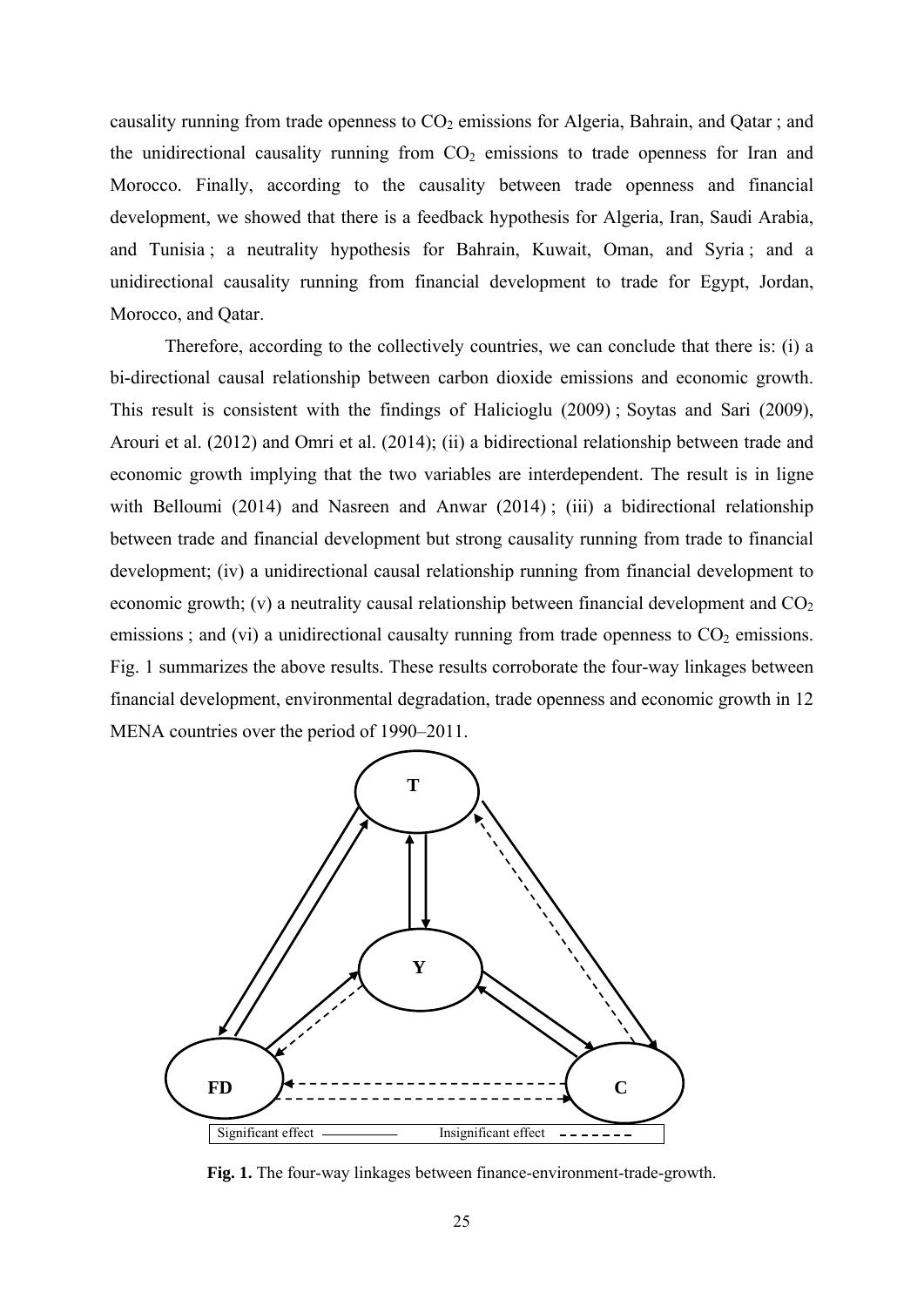#### **5. Conclusions and Policy Implications**

This study investigated the causal linkages between  $CO<sub>2</sub>$  emissions, financial development, trade, and economic growth using simultaneous-equation panel data models in case of 12 MENA countries over the period 1990-2011. We are motivated by the fact that there are no studies has investigated the four-way linkages between  $CO<sub>2</sub>$  emissions, financial development, trade, and economic growth using four structural equations that allow one to simultaneously examine the impact of (i)  $CO<sub>2</sub>$  emissions, financial development and other variables on economic growth; (ii) economic growth, financial development, trade and other variables on  $CO<sub>2</sub>$  emissions.; (iii) economic growth,  $CO<sub>2</sub>$  emissions, trade and other variables on financial development; and (iv) economic growth, CO2 emissions, financial development and other variables on trade.

 The main findings show evidence of bidirectional causality between CO2 emissions and economic growth. Economic growth and trade openness are interrelated. Feedback hypothesis is validated between trade openness and financial development. Neutrality hypothesis is identified between  $CO<sub>2</sub>$  emissions and financial development. Unidirectional causality running from financial development to economic growth and from trade openness to CO2 emissions is identified. Our empirical results also verified the existence of environmental Kuznets curve.

 The main policy implications arising from our study can be presented as follows. The feedback between environmental degradation and economic growth implies that the environmental degradation has a causal impact on economic growth, and a persistent decline in environmental quality may exert a negative externality to the economy through affecting human health, and thereby it may reduce productivity in the long run. Therefore, carbon emissions can be reduced at the cost of economic growth or energy efficient technologies should be encouraged to enhance domestic production with the help of financial sector and import environment friendly technology from advanced countries. In addition, we argue with respect to financial development and carbon emission that higher level of financial system development and trade openness prop up technological innovations by increasing spending on energy conservation R&D which results in energy efficiency and hence it may lower emissions. In addition, the feedback effect between trade openness and economic growth also supports to adopt supplementary trade liberalization policies to reap optimal fruits of trade openness to sustain long run economic growth. The adoption of financial liberalization policies is also necessary to make trade openness and economic growth nexus sound as financial sector development leads exports and trade openness promotes economic economic growth and same is true from opposite side. Finally, the financial development exerts a

26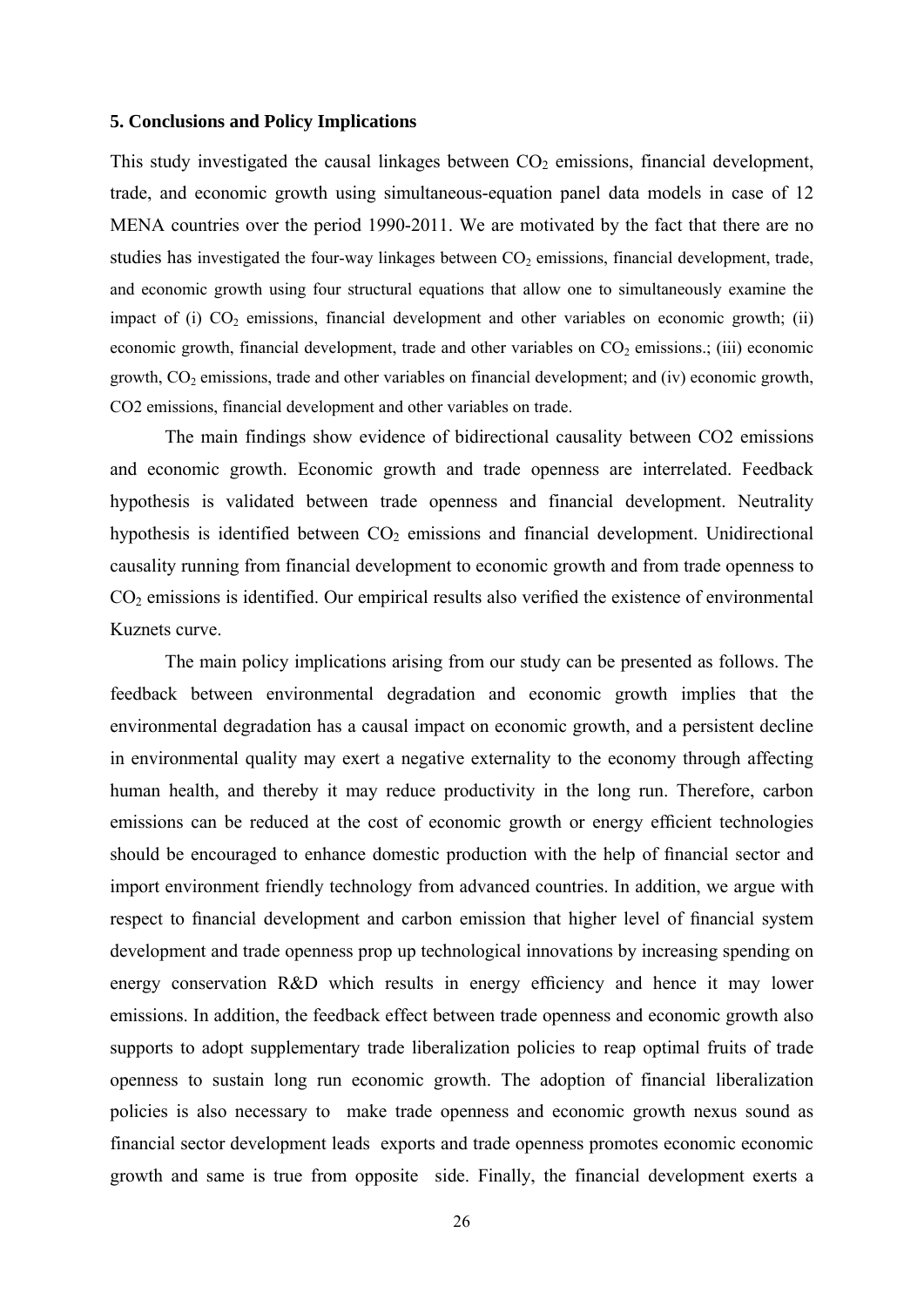positive impact on the economic growth. Economic policies, on the one hand, focus only on the development of the financial sector may not result in economic development where the financial sector follows economic growth in the MENA countries. On the other hand, the financial sector should provide sufficient resources by creating new instruments, institutions and organizations for the demand of real sector with the progress of economic development where the economic growth leads development of the financial sector.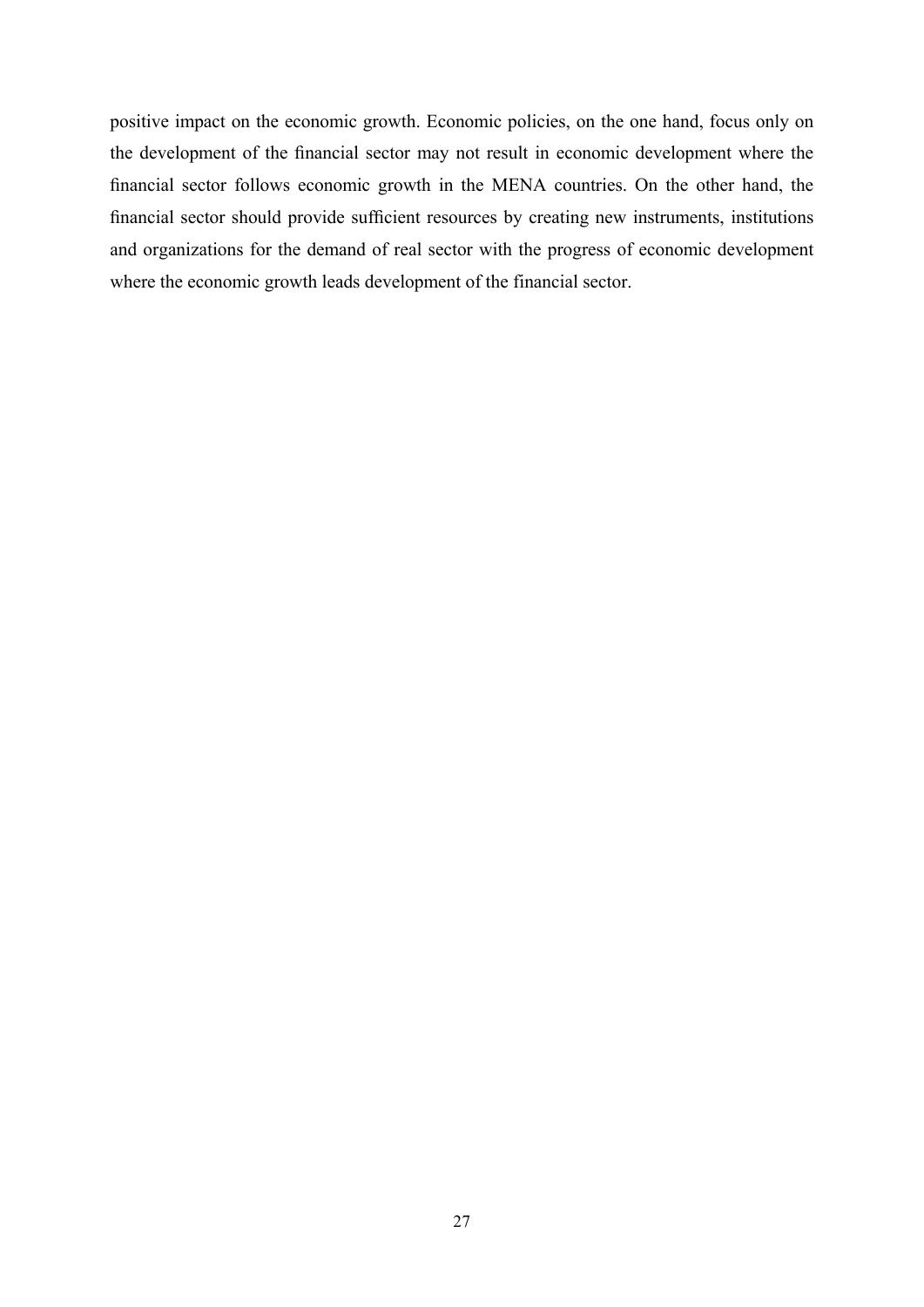#### **References**

- Ahlin, C., Pang, J. 2008. Are financial development and corruption control substitutes in promoting growth? Journal of Development Economics 86, 414–433.
- Ang, J.B., 2007. CO<sub>2</sub> emissions, energy consumption, and output in France. Energy Policy 35, 4772–4778.
- Ang, J.B., 2008. Economic development, pollutant emissions and energy con-sumption in Malaysia. Journal of Policy Modeling 30, 271–278.
- Ang, J.B., 2009. CO2 emissions, research and technology transfer in China. Ecol. Econ. 68, 2658–2665.
- Anwar, S., Sun, S., 2011. Financial development, foreign investment and economic growth in Malaysia. Journal of Asian Economics 22, 335–342.
- Apergis, N., Payne, J.E., 2009. Energy consumption and economic growth in Central America: evidence from a panel cointegration and error correction model. Energy Economics 31, 211–216.
- Apergis, N., Payne, J.E., 2010a. Energy consumption and growth in South America: evidence from a panel error correction model. Energy Econ. 32, 1421–1426.
- Apergis, N., Payne, J.E., 2010b. The emissions, energy consumption, and growth nexus: evidence from the commonwealth of independent states. Energy Policy 38, 650–655.
- Arouri, M.H., Ben Youssef, A., M'henni, H., Rault, C., 2012. Energy consumption, economic growth and CO2 emissions in Middle East and North African countries. Energy Policy 45, 342–349.
- Azomahou, T., Laisney, F., Van, P. N., 2006. Economic development and CO2 emissions: A nonparametric panel approach. Journal of Public Economics 90, 1347-1363.
- Baneriee, A. and Carrion-i-Silvestre, J., 2006, Cointegration in Panel Data with Breaks and Cross-section Dependence", European Central Bank, Working Paper 591, February.
- Banerjee, A., Massimiliano, M. and Osbat, C., 2005. Testing for PPP: should we use panel methods? Empirical Economics 30, 77-91.
- Baranzini, A., Weber, S., Bareit, M., Mathys, N.A., 2013. The causal relationship between energy use and economic growth in Switzerland. Energy Economics 36, 446–470.
- Bartleet, M., Gounder, R., 2010.Energy consumption and economic growth in New Zealand: Results of trivariate and multivariate models. Energy Policy 38, 3508–3517.
- Belloumi, M., 2014. The relationship between trade, FDI and economic growth in Tunisia: An application of the autoregressive distributed lag model. Economic Systems 38, 269-287.
- Chen, S.T., Kuo, H.I., Chen, C.C., 2007. The relationship between GDP and electricity consumption in 10 Asian Countries. Energy Policy 35, 2611–2621.
- Dehesa, M., P. Druck, Plekhanov, A., 2007.. Relative Price Stability, Creditor Rights, and Financial Deepening. IMF Working Paper.
- Ekins, P.,1997. The Kuznets curve for the environment and economic growth: examining the evidence. Environment and Planning A 29, 805-30.
- Farhani, S., Muhammad, S., Sbia, R., Chaibi, A., 2014. What does MENA region initially need: Grow output or mitigate  $CO<sub>2</sub>$  emissions? Economic Modelling 38, 270–281.
- Fodha, M., Zaghdoud, O., 2010. Economic growth and environmental degradation in Tunisia: an empirical analysis of the Environmental Kuznets Curve. Energy Policy 38, 1150–1156.
- Friedl, B., M. Getzner, M., 2003. Determinants of CO2 emissions in a small open economy. Ecological Economics 45, 133-148
- Ghosh, S., 2010. Examining carbon emissions–economic growth nexus for India: a multivariate cointegration approach. Energy Policy 38, 2613–3130.
- Grossman, G., Krueger, A., 1991. Environmental impacts of a North American free trade agreement. National Bureau of Economics Research Working Paper, No. 3194. NBER, Cambridge.
- Halicioglu, F., 2009. An econometric study of CO<sub>2</sub> emissions, energy consumption, income and foreign trade in Turkey. Energy Policy 37, 1156–1164.
- Heil, M. T., Selden, T.M., 1999. Panel stationarity with structural breaks: carbon emissions and GDP. Applied Economics Letters 6, 223-225.
- Hossain, M.S., 2011. Panel estimation for CO<sub>2</sub> emissions, energy consumption, economic growth, trade openness and urbanization of newly industrialized countries. Energy Policy 39, 6991–6999.
- Im, K.S., Pesaran, M.H., Shin, Y., 2003. Testing for unit roots in heterogeneous panels. Journal of Econometrics 115, 53–74.
- Islam, F., Shahbaz, M., Alam, M., Ahmed, A. U., 2013. Financial development and energy consumption nexus in Malaysia: a multivariate time series analysis. Economic Modeling, 30, 435-441.
- Jalil, A., Mahmud, S.F., 2009. Environment Kuznets curve for CO<sub>2</sub> emissions: a cointegration analysis for China. Energy Policy 37, 5167–5172.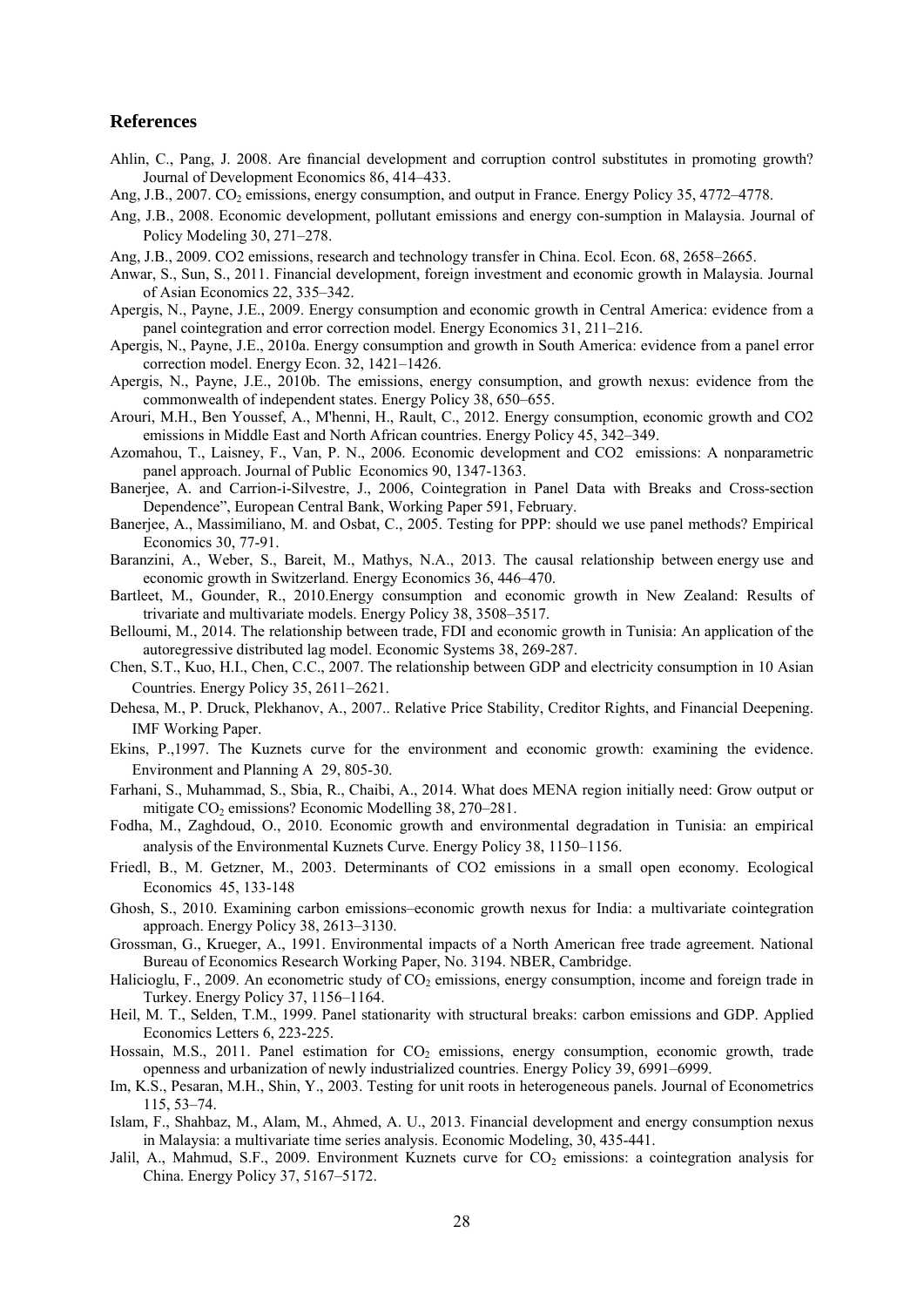- Jalil, A., Feridun, M., 2011. The impact of growth, energy and financial development on the environment in China: A cointegration analysis. Energy Economics 33, 284-91.
- Jaunky, V.C., 2010. The CO<sub>2</sub> emissions-income nexus: evidence from rich countries. Energy Policy 39, 1228– 1240.
- Jayanthakumaran, K., Verma, R., Liu, Y., 2012. CO2 emissions, energy consumption, trade and income: a comparative analysis of China and India. Energy Policy 42,450–460.
- Kohler, M., 2013. CO<sub>2</sub> emissions, energy consumption, income and foreign trade: A South African perspective. Energy Policy 63, 1042-1050.
- Lean, H.H., Smyth, R., 2010a. Multivariate Granger causality between electricity generation, exports and GDP in Malaysia. Energy Economics 35, 3640–3648.
- Lean, H.H, Smyth, R., 2010b. CO2 emissions, electricity consumption and output in ASEAN. Applied Energy 87, 1858–1864.
- Lee, W.J., 2013. The contribution of foreign direct investment to clean energy use, carbon emissions and economic growth. Energy Policy 55, 483–489.
- Levin, A., Lin, C.F., Chu, C.S., 2002. Unit root tests in panel data: Asymptotic and finitesample properties. Journal of Econometrics 108, 1–24.
- Lotfalipour, M.R., Falahi, M.A., Ashena, M., 2010. Economic growth, CO<sub>2</sub> emissions, and fossil fuels consumption in Iran. Energy 35, 5115–5120.
- Managi, S., Jena, P.R., 2008. Environmental productivity and Kuznets curve in India. Ecological Economics 65, 432–440.
- Managi, S., Hibiki, A. and Tsurumi, T., 2009, Does trade openness improve environmental quality? Journal of Environmental Economics and Management, 58, 346-363.
- Menyah, K., Wolde-Rufael, Y., 2010. CO2 emissions, nuclear energy, renewable energy and economic growth in the US. Energy Policy 38, 2911–2915.
- Menyah, K., Nazlioglu, S., Wolde-Rufael, Y. 2014. Financial development, trade openness and economic growth in African countries: New insights from a panel causality approach. Economic Modelling 37, 386-394.
- Narayan, P.K., Smyth, R., 2009. Multivariate Granger causality between electricity consumption, exports and GDP: evidence from a panel of Middle Eastern countries. Energy Policy 37, 229–236.
- Nasir, M., Rehman, F., 2011. Environmental Kuznets curve for carbon emissions in Pakistan: an empirical investigation. Energy Policy 39, 1857–1864.
- Nasreen, S., Anwar, S., 2014. Causal relationship between trade openness, economic growth and energy consumption: A panel data analysis of Asian countries. Energy Policy 69, 82-91.
- Newey, W.K.,1985. Generalized method of moments specification testing. Journal Econometrics.29,229–256.
- Omri, A., 2013.  $CO<sub>2</sub>$  emissions, energy consumption and economic growth nexus in MENA countries: evidence froms imultaneous equations models. EnergyEconomics 40, 657–664.
- Omri, A., Nguyen, D.K., Rault, C., 2014. Causal Interactions between CO<sub>2</sub> Emissions, Foreign Direct Investment, and Economic Growth: Evidence from Dynamic Simultaneous-Equation Models. Economic Modelling 42, 382-389.
- Omri, A., 2014. An International Literature Survey on Energy-Economic Growth nexus: Evidence from Country-Specific Studies. Renewable & Sustainable Energy Reviews 38, 951-959.
- Ozturk, I., Acaravci, A., 2010. CO2 emissions, energy consumption and economic growth in Turkey. Renew. Sustain. Energy Rev. 14, 3220–3225.
- Ozturk, I., Acaravci, A., 2013. The long-run and causal analysis of energy, growth, openness and financial development on carbon emissions in Turkey. Energy Economics 36, 262–267.
- Pedroni, P., 1999. Critical Values for Cointegrating Tests in Heterogeneous Panels with Multiple Regressors, Oxford Bulletin of Economics and Statistics 61, 653-670.
- Pedroni, P., 2004. Panel Cointegration; Asymptotic and Finite Sample Properties of Pooled Time Series Tests with an Application to the Purchasing Power Parity Hypothesis, Econometric Theory 20, 597-625.
- Pereira, A.M., Pereira,R.M.M., 2010. Is fuel-switching a no-regrets environmental policy? VAR evidence on carbon dioxide emissions, energy consumption and economic performance in Portugal. Energy Economics 32, 227-242.
- Pesaran, M., 2007, A Simple Panel Unit Root Test in the Presence of Cross Section Dependence, Journal of Applied Econometrics 22, 265-312.
- Richmond, A.K., Kaufmann, R.K., 2006. Is there a turning point in the relationship between income and energy use and/or carbon emissions? Ecological Economics 56, 176–189.
- Saboori, B., Sulaiman, J., Mohd, S., 2012. Economic growth and  $CO<sub>2</sub>$  emissions in Malaysia: a cointegration analysis of the environmental Kuznets curve. Energy Policy 51, 184–191.
- Sadorsky, P., 2010. The impact of financial development on energy consumption in emerging economies. Energy Policy 38, 2528–2535.